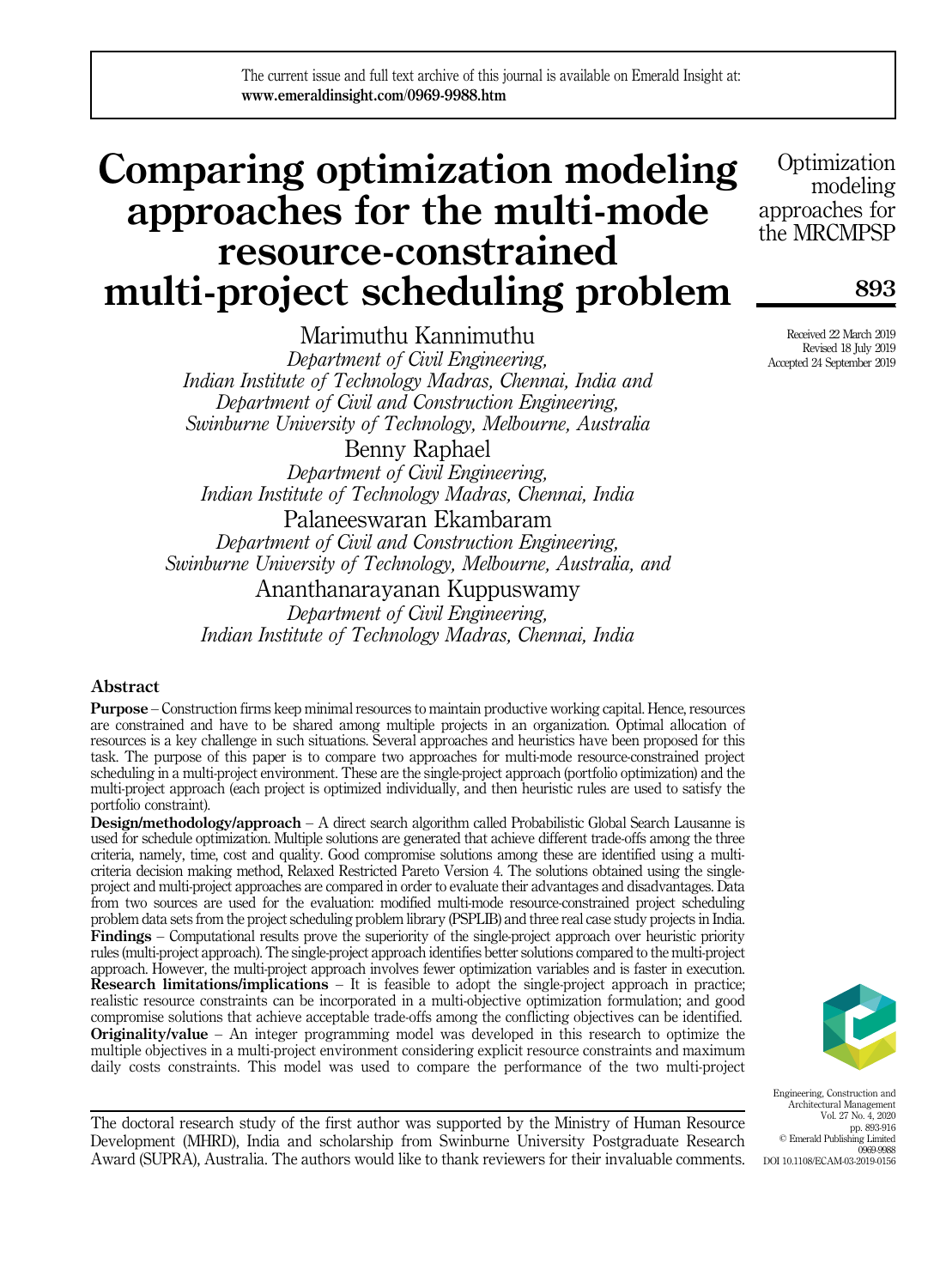environment approaches. Unlike existing work in this area, the model used to predict the quality of activity execution modes is based on data collected from real construction projects.

Keywords Optimization, Scheduling, Project management, Decision support systems, Construction planning Paper type Research paper

#### 1. Introduction

Traditional techniques such as the Critical Path Method and the Program Evaluation and Review Technique consider only unconstrained resource state (Goncalves *et al.*, 2008). However, construction companies work in a constrained resource environment. Constraints on resources are explicitly modeled in the mathematical formulation of resource-constrained project scheduling problems (RCPSP) (Koulinas and Anagnostopoulos, 2012). RCPSP is defined as scheduling of activities under precedence and resources constraints to minimize the project duration (Hartmann and Briskorn, 2010). Based on the project environment and activity execution modes, RCPSP could be classified as classical RCPSP, multi-mode RCPSP (MRCPSP), resource-constrained multi-project scheduling problem and multi-mode resource-constrained multi-project scheduling problem (MRCMPSP). MRCMPSP has the highest complexity compared to the other variations and reflects higher practical relevance. More than 90 percent of all international projects are executed in a multi-project environment (Payne, 1995). Herroelen (2005) mentions that even a small improvement in multi-project management would yield a significant benefit.

The presence of multiple objectives, such as time, cost and quality adds further complexity. The trade-offs amongst conflicting objectives have been considered to identify ways to complete projects within time and budget under limited resources (Tran and Long, 2018). The schedule performance of the project depends on the relationship between the allocated amount of resources and the duration of activities. Many activity execution modes are possible with different combinations of construction methods, materials and crew sizes (El-Rayes and Kandil, 2005; Elbeltagi *et al.*, 2016). In "multi-mode" RCPSP, the goal is to identify the best combination of activity execution modes such that the project duration is minimized. Most previous researchers approached the time-cost tradeoff problem in a single-project environment (Aminbakhsh and Sonmez, 2016; Feng *et al.*, 1997). In practice, decision making in a multi-project environment is complex. Contractors must deliver quality work to survive in a competitive environment (Kong *et al.*, 1997). Due to the conflicting nature of time, cost and quality objectives, acceptable schedules can be obtained only by evaluating relative sacrifices and gains through optimally allocating different types and amounts of resources. Project quality is a criterion that has been largely ignored in previous studies on schedule optimization in a multi-project environment. The quality of activities can be estimated through quality performance indicators (El-Rayes and Kandil, 2005). Developed countries use standard checklists to measure the activity quality in terms of workmanship (BCA Singapore, 2017; HKHA Hong Kong, 2016; Kam *et al.*, 2015). However, quantitative data related to quality collected from real projects have not been used for resource optimization.

Two network modeling approaches have been proposed to handle the multi-project environment (Kurtulus and Davis, 1982): single-project approach and multi-project approach (Figure 1). In the multi-project approach, each project is optimized individually, whereas in the single-project approach all the projects are considered as part of a single network using fictitious start and end activities. In the multi-project approach, each individual optimization does not consider the overall resource availability at the organization level. Hence, after completing one round of optimization, projects might have to be rescheduled if resource constraints are found to be violated at the portfolio level. Priority rules have been proposed to help in this process. These are described in the next section.

The primary aim of this research is to compare the multi-project environment approaches, single-project approach and multi-project approach for multiple objectives under the

894

ECAM 27,4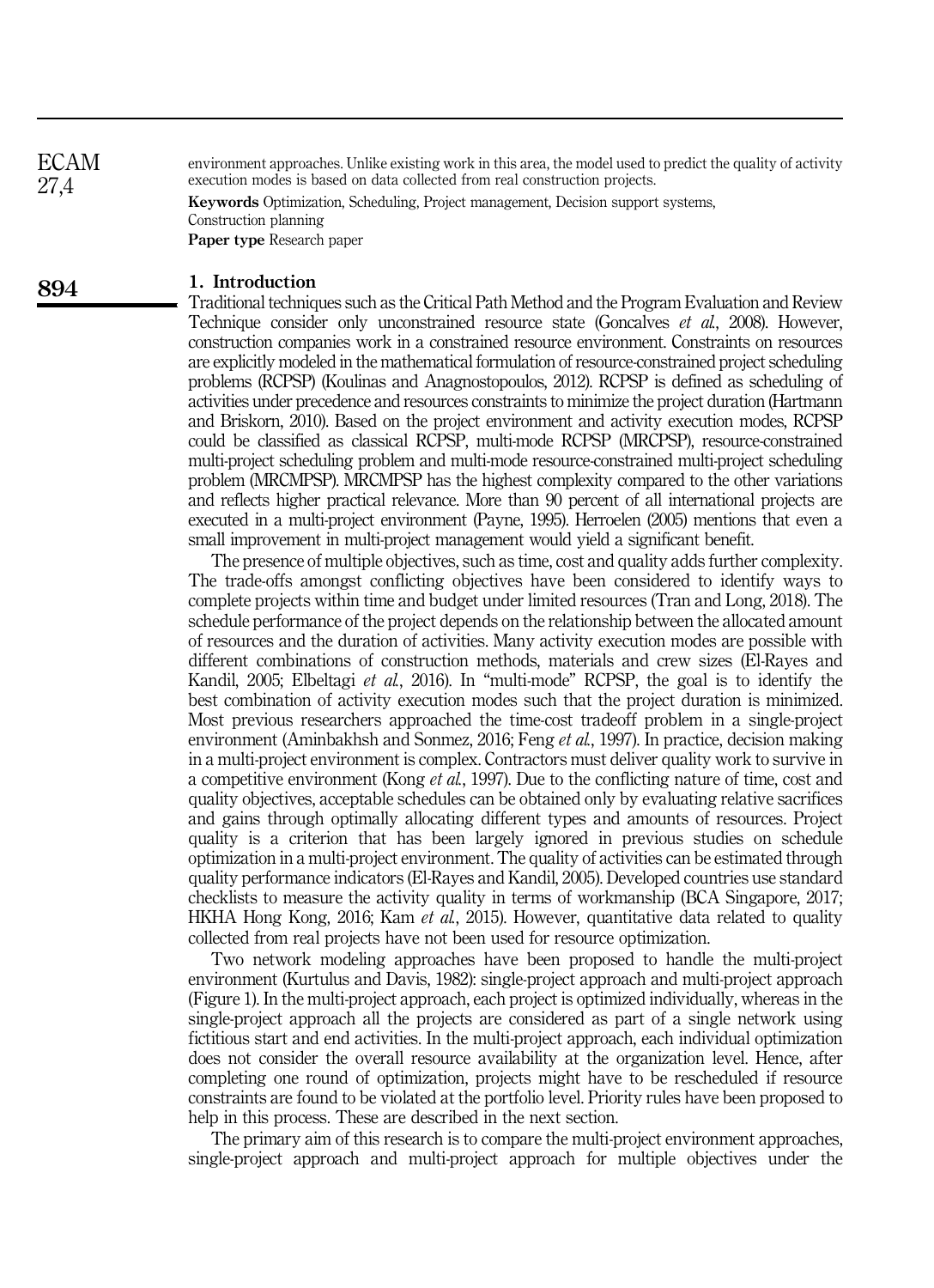

**Notes:** (a) Single-project approach; (b) multi-project approach

resource-constrained project scheduling situation. More specifically, it is examined whether the heuristic rules proposed for the multi-project approach are able to generate solutions with comparable project performance. The paper is organized as follows: Section 2 reviews the studies related to time, cost and quality optimization, and resource-constrained project scheduling. The proposed approach in this research is presented in Section 3. A mathematical model is formulated for optimizing MRCMPSP is given in Section 4. The model evaluation and validation are described in Sections 5 and 6, respectively. Section 7 discusses the results of modified benchmarking data sets and sample case study projects. Finally, Section 8 contains the results and possible future research directions.

# 2. Studies on resource-constrained project scheduling problems in a multi-project environment

Managing a multi-project environment is arduous and challenging (Blismas *et al.*, 2004; Patanakul and Milosevic, 2009). Resource optimization is essential to improve portfolio performances (Kannimuthu *et al.*, 2018; Ugwu and Tah, 2002). However, there is not much literature on the MRCMPS category involving multi-objective optimization. Existing research on RCPSPs in the multi-project environment is summarized in this Section by classifying them according to the mathematical modeling approach, the optimization objectives, and the solution strategies. Mathematical models include integer programming (IP), mixed integer programming (MIP), linear programming and constraint programming. Most studies related to multi-project environment consider only one objective, that is, duration, and other objectives are ignored. In general, two types of solution strategies have been used, exact and approximate. Remaining sub-sections are structured based on these broad categories.

# *2.1 Mathematical modeling approach*

*2.1.1 Integer programming (IP)*. Previous researchers have developed various IP mathematical models for RCPSPs addressing different aspects, such as, peak of total resource requirements and average tightness of the constraints on resources (Browning and Yassine, 2010; Kurtulus and Davis, 1982), decomposition of multiple projects (Deckro *et al.*, 1991), analysis of scheduling schemes (Lova and Tormos, 2001), decentralized multi-project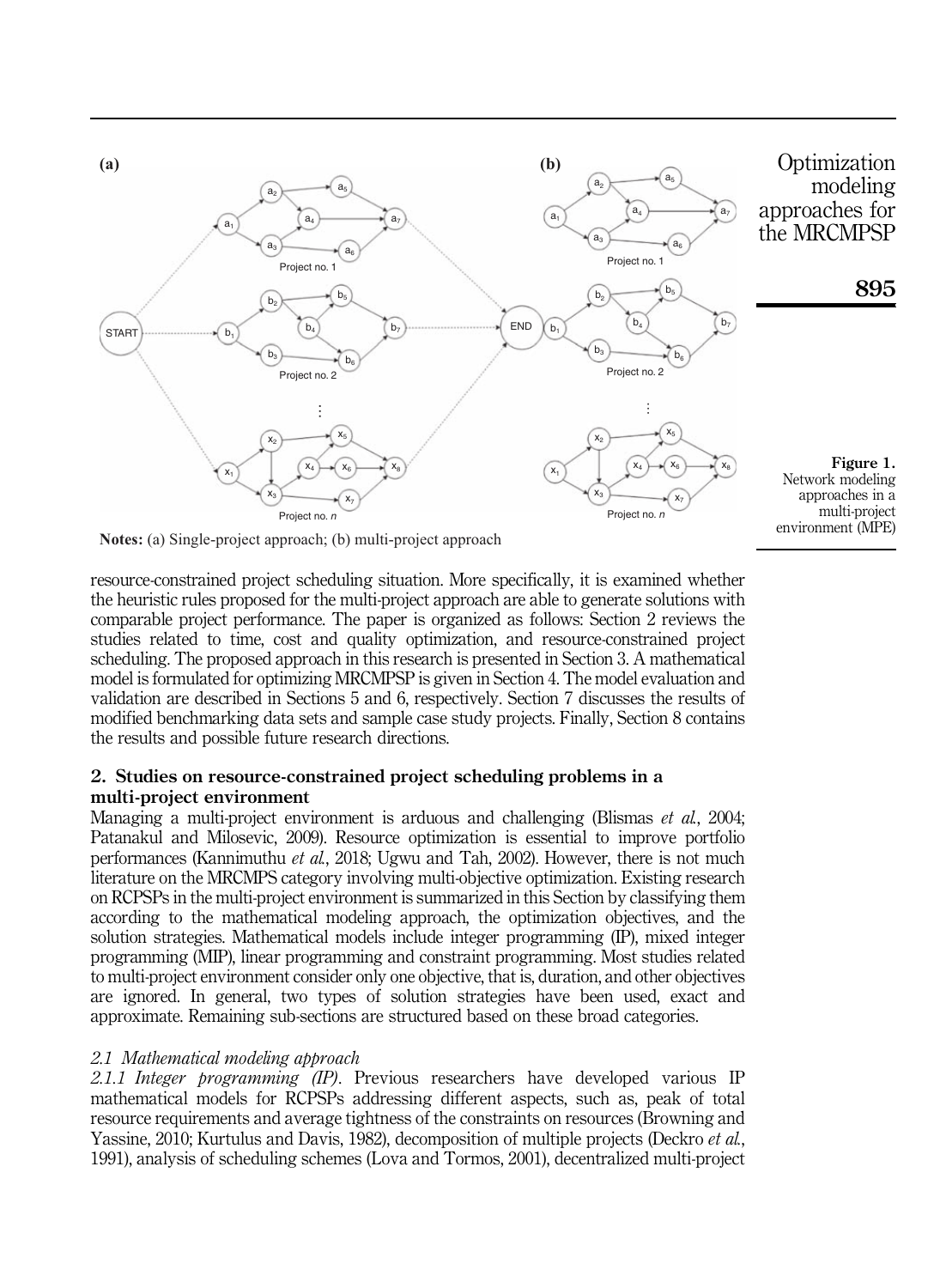scheduling with resource transfers (Adhau *et al.*, 2013), multiple mode of activities (Monghasemi *et al.*, 2015), optimal trade-offs between different projects' objectives (El-Abbasy *et al.*, 2017), etc. Some authors have reduced the MRCMPS problem to MRCPSP by determining the resources to be dedicated to individual projects (Beşikci *et al.*, 2015). Many previous researchers have optimized multiple objectives in a single-project environment (Kannimuthu *et al.*, 2019; Luong *et al.*, 2018; Tran and Long, 2018).

*2.1.2 Mixed integer programming (MIP)*. MIP mathematical models have been developed for RCPSPs, for example, Chiu and Tsai (2002), Rostami *et al.* (2017) and Tavana *et al.* (2014). Khalili-Damghani *et al.* (2015) solved multi-objective trade-off problems under generalized precedence relations using MIP. Geiger (2017) proposed a mathematical model for optimizing the two objectives, total makespan (TMS) and total project delay (TPD). Mittal and Kanda (2009b) present an IP model for inter-project resource transfers.

*2.1.3 Linear programming (LP)*. Many researchers have used LP for addressing RCPSPs. A model for two-stage prioritization of multiple projects for resource allocation is described (Mittal and Kanda, 2009b). The financial cost is optimized by Alavipour and Arditi (2018), and profit is maximized (Alavipour and Arditi, 2019a). Time-cost trade-off analysis to minimize total cost and maximize profit is described (Alavipour and Arditi, 2019b).

*2.1.4 Other mathematical models*. Liu and Wang (2010) developed a constraint programming model incorporating cash flow and financial requirements. Liu and Lu (2019) extended constraint programming model to allocate finite resources to multiple projects and reduce the interproject resource transfer.

#### *2.2 Optimization objectives*

Previous research is categorized based on the number of optimization objectives as follows:

- (1) Research works related to single-objective variants:
	- minimizing TPD (Browning and Yassine, 2010; Deckro *et al.*, 1991; Geiger, 2017; Kurtulus and Davis, 1982; Lova and Tormos, 2001; Sonmez and Uysal, 2014; Wauters *et al.*, 2014).
	- maximizing net present value (Alavipour and Arditi, 2018, 2019a, b; Chiu and Tsai, 2002; Liu and Wang, 2010).
	- minimizing total costs (Beşikci *et al.*, 2015; Liu and Lu, 2019; Mittal and Kanda, 2009a, b; Rostami *et al.*, 2017).
	- minimizing average project delay (Adhau *et al.*, 2012, 2013; Wang *et al.*, 2017).
- (2) Research works related to multi-objective variants:
	- optimizing time, cost and quality (Kannimuthu *et al.*, 2019; Khalili-Damghani *et al.*, 2015; Luong *et al.*, 2018; Monghasemi *et al.*, 2015; Mungle *et al.*, 2013; Tavana *et al.*, 2014).
	- optimizing time, cost, resource moments and cash flow (El-Abbasy *et al.*, 2017; Elbeltagi *et al.*, 2016; Farshchian and Heravi, 2018).
	- optimizing project duration, cost and risk (Tran and Long, 2018).

## *2.3 Solution strategies*

Most works on resource optimization use approximate methods which can be divided into priority rule-based heuristics, classical meta-heuristics and non-standard meta-heuristics (Kolisch and Hartmann, 2006). Important priority rule-based heuristics include minimum slack (MINSLK), minimum late finish time (MINLFT) and maximum total work content

ECAM 27,4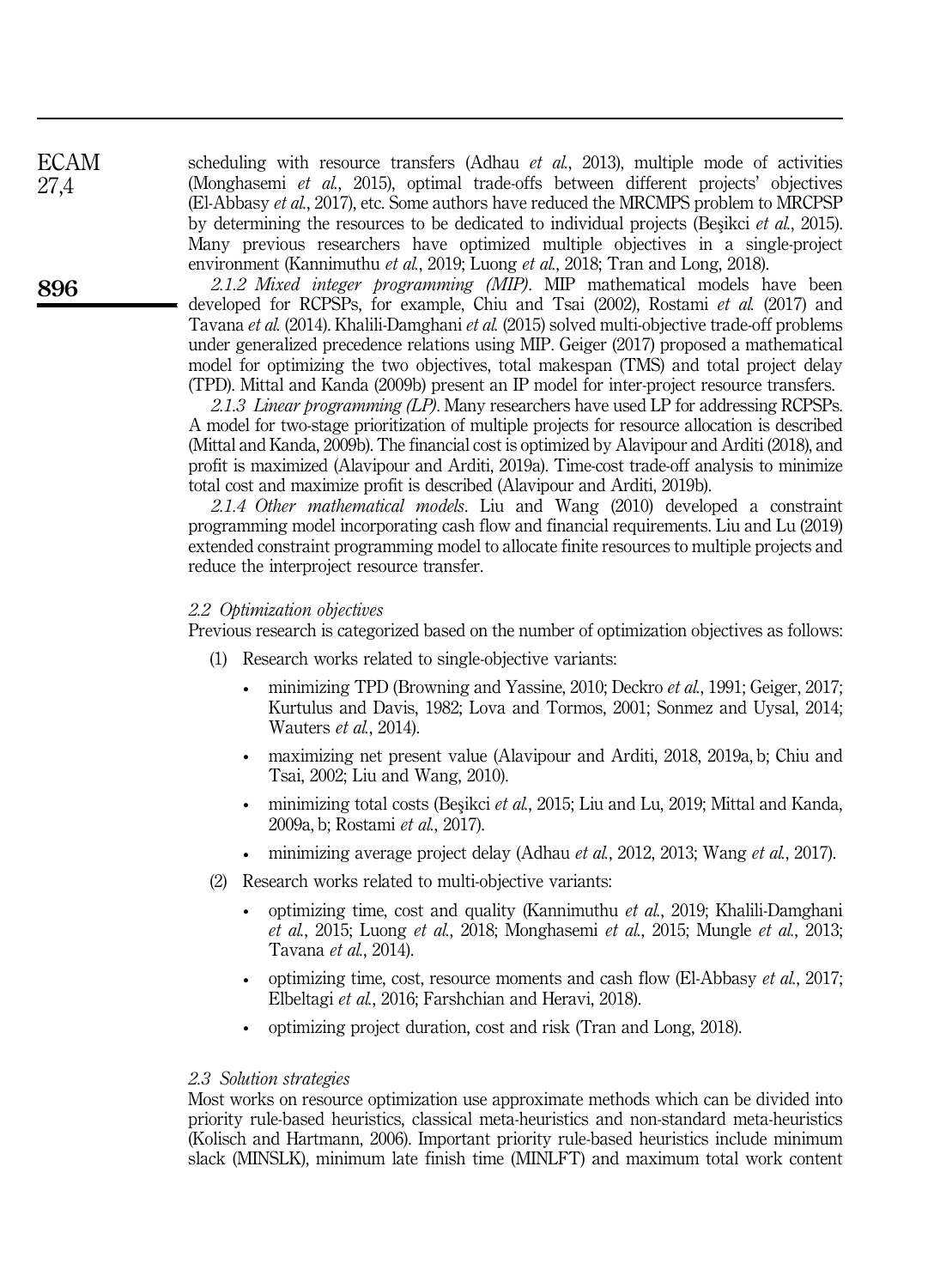(MAXTWK). Depending on the rule used, the project with MINSLK, MINLFT or MAXTWK is given priority during scheduling. These rules have been evaluated by various authors as described in Section 2.3.2.1.

*2.3.1 Exact methods*. Deckro *et al.* (1991) used a decomposition approach to solve the multi-project, resource-constrained scheduling problem to minimize the total activity throughput time. Liu and Wang (2010) established a profit optimization model for multi-project scheduling problems using constraint solving. Menesi and Hegazy (2014) developed a constraint programming model to optimize the project duration using IBM-ILOG-CPLEX-CP solver engine. Geiger (2017) used a variable neighborhood search, together with the iterated local search to minimize TMS and TPD. Alavipour and Arditi (2018) optimized financing inflow and outflow costs using LP solver. Liu and Lu (2019) allocated finite resources to multiple projects and reducing the interproject resource transfer using CP optimizer engine.

*2.3.2 Approximate methods.* 2.3.2.1 Heuristic methods. Kurtulus and Davis (1982) classified the capability of multi-project scheduling rules to minimize TPD according to the average resource loading factor and average utilization factor. They concluded that MINSLK satisfies both the location of the peak and tightness of the resources. Chiu and Tsai (2002) incorporated both the project delay penalty and early completion bonus to maximize the average total project net present value. Lova and Tormos (2001) analyzed the effect of priority rules and found that MINLFT with multi-project approach performed the best. Mittal and Kanda (2009b) proposed a two-stage prioritization process for resource allocation. When the objective is to minimize the makespan, they suggest allocating resources first to the projects with the maximum remaining critical path length. If the objective is to minimize mean project delay, the suggestion is to allocate resources first to the projects with minimum remaining work. They found that MINLFT produces the best schedules almost comparable to that produced by MINSLK and minimum late start time (MINLST). Browning and Yassine (2010) confirmed the superiority of the maximum total work content-late start time (TWK-LST) over MINSLK, and MAXTWK from an individual project manager's perspective (Lova and Tormos 2001). Wang *et al.* (2017) recommended the best priority rules, from a project and portfolio managers perspective. Priority heuristic rules have been extensively used in practice. However, heuristic models are problem dependent, which implies that the rules specific to a model cannot be equally applied for all problems (Leu *et al.*, 2000), and do not guarantee an optimal solution.

2.3.2.2 Meta-heuristic methods. Adhau *et al.* (2012) developed a novel distributed multi-agent system using auctions-based negotiation (DMAS/ABN) for resolving resource conflicts and allocating multiple different types of shared resources amongst competing projects to minimize the average project delay. Adhau *et al.* (2013) extended this approach to consider resource transfer times in a multi-project environment. Wauters *et al.* (2014) minimized the TPD and the TMS using nine different search strategies. Genetic algorithm and its variants, such as fuzzy clustering GA, non-dominated sorting GA (NSGA-II), backward-forward hybrid GA, multi-objective GA have been used to optimize single and multiple objectives (Beşikci *et al.*, 2015; El-Abbasy *et al.*, 2017; Monghasemi *et al.*, 2015; Mungle *et al.*, 2013; Sonmez and Uysal, 2015; Tavana *et al.*, 2014). Khalili-Damghani *et al.* (2015) proposed dynamic self-adaptive multi-objective particle swarm optimization (DSAMPSO) to minimize the overall project duration and cost and maximize the project quality. Elbeltagi *et al.* (2016) modified particle swarm optimization with a new evolution strategy to optimize the schedule considering time, cost, resource moments and cash flow in a single-project environment. Luong *et al.* (2018) extended previous work by adding quality as an objective and used opposition-based multiple objective differential evolution (DE) for optimizing multiple objectives. Rostami *et al.* (2017) proposed a decentralized resource-constrained multi-project scheduling problem considering periodic services to minimize the cost and the construction cost of the resource pool using a combinatorial

**Optimization** modeling approaches for the MRCMPSP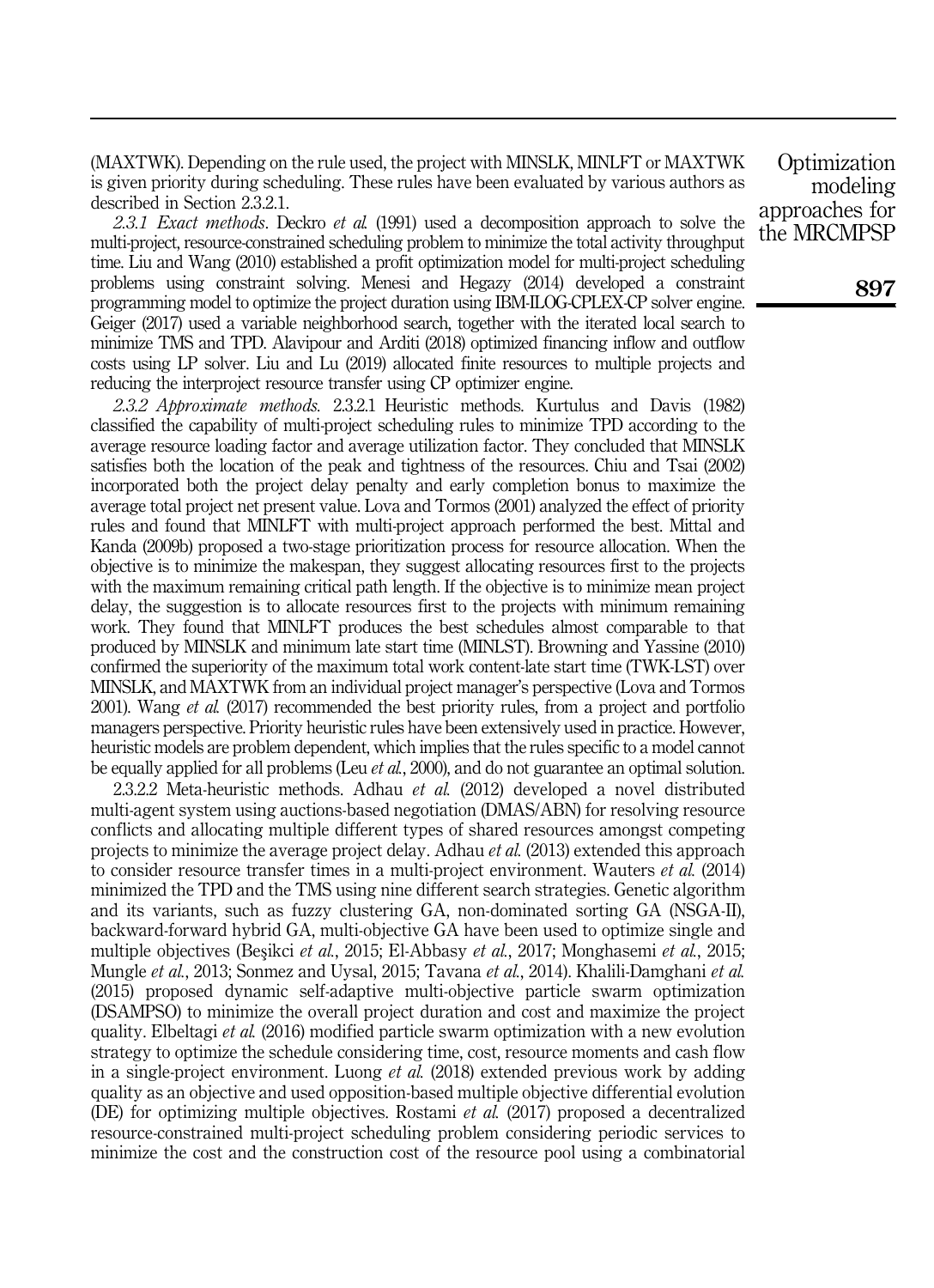artificial bee colony algorithm. Probabilistic assessment of uncertainties and risks related to time, cost and revenue of portfolio of projects have been resolved using stochastic agent simulation model without considering contractual parameters and quality aspects (Farshchian and Heravi, 2018). Tran and Long (2018) proposed adaptive multiple objective DE for minimizing time, cost and risk in a resource-unconstrained single-project environment. Alavipour and Arditi (2019a, b) considered financing alternatives for a single-project environment using GA. ECAM 27,4

### *2.4 Point of departure*

None of the existing works critically compared the two multi-project environment approaches, namely, single-project approach and multi-project approach for optimizing multiple objectives of time, cost and quality. The limitations of recent works in the relevant focus areas are mentioned in Table I. Multi-objective optimization in a multi-project environment under uncertainties of activity execution modes has not been attempted yet. The mathematical models in earlier studies have not explicitly included costs due to violation of quality constraints (Alavipour and Arditi, 2019a; Luong *et al.*, 2018; Monghasemi *et al.*, 2015; Mungle *et al.*, 2013). Existing benchmark problem data sets such as project scheduling problem library (PSPLIB) do not contain data related to cost and quality. Table I summarizes the modeling approach, the objective, the solution approach and the limitations of earlier studies. Time-cost-quality trade-off is a combinatorial optimization and belongs to the class of NP-hard problem (Mungle *et al.*, 2013). Multi-project environment adds further complexity. Meta-heuristic methods provide an optimal/near-optimal solution, which is highly beneficial for construction planners and decision makers. Therefore, developing or adopting new solution approaches for the multi-project environment is highly recommended (Alavipour and Arditi, 2018; Menesi and Hegazy, 2014).

# 3. The methodology for comparing the single-project approach and the multiproject approach in a multi-project environment

In this work, two different multi-project environment approaches (Figure 1) are compared in terms of the performance parameters of the solutions obtained by these approaches. The evaluation and validation are performed using two sources of data: modified benchmarking data sets selected from PSPLIB (see Section 5) and sample case studies of real projects in India (Section 6). For each project instance, five solutions are obtained by optimizing time, cost and quality individually as well as through two different methods for identifying the best compromise. Further, the portfolio constraint on maximum daily cost is compared under two scenarios. Inferences are made about the efficiency of the two approaches by comparing the time, cost and quality of these solutions obtained.

The overall methodology is illustrated in Figure 2. An integer programming model is developed to optimize time, cost and quality in a multi-project environment ( for details, see Section 4). Solution of the optimization problem involves generation of non-dominated solutions using a suitable optimization algorithm and identification of a compromise solution by specifying acceptable trade-offs among conflicting objectives. A global search algorithm called Probabilistic Global Search Lausanne (PGSL) is used for generating the Pareto front. PGSL is a direct search algorithm in which the search space is sampled using a probability density function (PDF) (Raphael and Smith, 2003). The PDF is updated dynamically as the search progresses such that the probability of generating better solutions is improved without getting trapped in local minima (Raphael and Smith, 2005). Even though, the original PGSL algorithm handles only a single objective, it can be used to generate the Pareto front by taking different combinations of weights of objectives and repeating the optimization many times. All the solutions generated during the process are filtered according to the criterion of Pareto optimality. After generating the Pareto front, an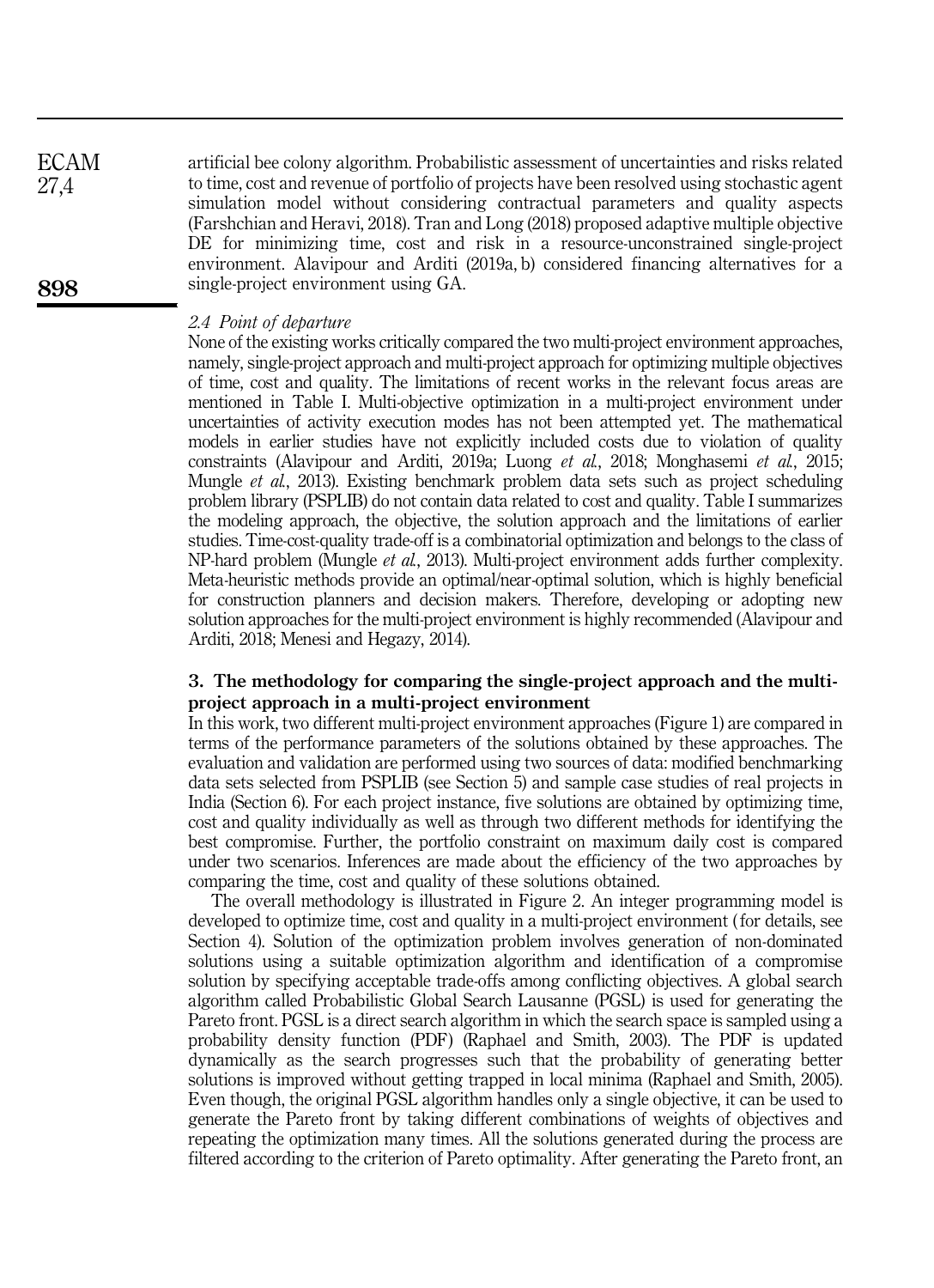| Author (year)                                                                                                                | Modeling approach                         | Objective                                                                                                                                                                        | Solution approach                                      | Systematic comparison of<br>SPA and MPA with<br>multiple objectives | Limitations                                                      |
|------------------------------------------------------------------------------------------------------------------------------|-------------------------------------------|----------------------------------------------------------------------------------------------------------------------------------------------------------------------------------|--------------------------------------------------------|---------------------------------------------------------------------|------------------------------------------------------------------|
| Kurtulus and<br>Davis (1982)                                                                                                 | Integer programming                       | Minimize TPD by classifying the performance<br>the peak of total resource requirements and the<br>of multi-project scheduling rules according to<br>rate of resource utilization | Heuristic priority rules                               | $\times$                                                            | Single objective<br>optimization                                 |
| Deckro et al.<br>(1991)                                                                                                      | Integer programming                       | Minimize total activity throughput time                                                                                                                                          | Decomposition approach                                 | $\times$                                                            | Single objective<br>optimization                                 |
| Tormos (2001)<br>Lova and                                                                                                    | Integer programming                       | Minimize multi-project duration increase or<br>mean project delay                                                                                                                | Heuristic priority rules                               | $\times$                                                            | Single objective<br>optimization                                 |
| Chiu and Tsai<br>(2002)                                                                                                      | Mixed-integer<br>programming<br>nonlinear | Maximize average total project net present<br>value considering delay penalty and early<br>completion bonus                                                                      | Heuristic priority rules                               | $\times$                                                            | Single objective<br>optimization                                 |
| Kanda (2009a)<br>Mittal and                                                                                                  | programming<br>Integer linear             | Minimize total costs due to penalty/reward for<br>tardy/early projects and idleness and transfer<br>of resources                                                                 | LINGO solver                                           | $\times$                                                            | Single objective<br>optimization                                 |
| Kanda (2009b)<br>Mittal and                                                                                                  | Linear programming                        | Propose two-stage prioritization process of<br>activities for resource allocation                                                                                                | Heuristic priority rules                               | $\times$                                                            | Single objective<br>optimization                                 |
| Liu and Wang<br>(2010)                                                                                                       | programming<br>Constraint                 | Maximize the (profit) difference between overall Constraint optimization<br>payment and expenditure                                                                              |                                                        | $\times$                                                            | Single objective<br>optimization                                 |
| Browning and<br>Yassine (2010)                                                                                               | Integer programming                       | Analyze 20 priority rules for static RCMPSP<br>with project lateness and portfolio lateness                                                                                      | Heuristic priority rules                               | $\times$                                                            | Single objective<br>optimization                                 |
| (2012); Adhau<br>Adhau et al.<br>$et\ al\ (2013)$                                                                            | Integer programming                       | Minimize APD                                                                                                                                                                     | Distributed MAS using<br>auctions-based<br>negotiation | $\times$                                                            | Single objective<br>optimization                                 |
| Mungle <i>et al.</i><br>(2013)                                                                                               | programming<br>Integer linear             | selecting the optimal/near-optimal combination<br>maximizing the project quality through<br>Minimize project time, total cost while<br>of subcontractors                         | Fuzzy clustering Genetic<br>algorithm (FCGA)           | $\times$                                                            | Single-project<br>environment                                    |
| Tavana et al.<br>(2014)                                                                                                      | Mixed-integer<br>programming<br>nonlinear | Minimize overall time and cost and maximize<br>the overall quality of the project                                                                                                | procedure; NSGA-II<br>Epsilon constraint               | $\times$                                                            | Single-project<br>environment                                    |
|                                                                                                                              |                                           |                                                                                                                                                                                  |                                                        |                                                                     | (continued)                                                      |
| Review of earlier<br>studies on time, cost<br>and quality<br>optimization, and<br>resource-constrained<br>project scheduling | Table I.                                  |                                                                                                                                                                                  |                                                        |                                                                     | Optimization<br>modeling<br>approaches for<br>the MRCMPSP<br>899 |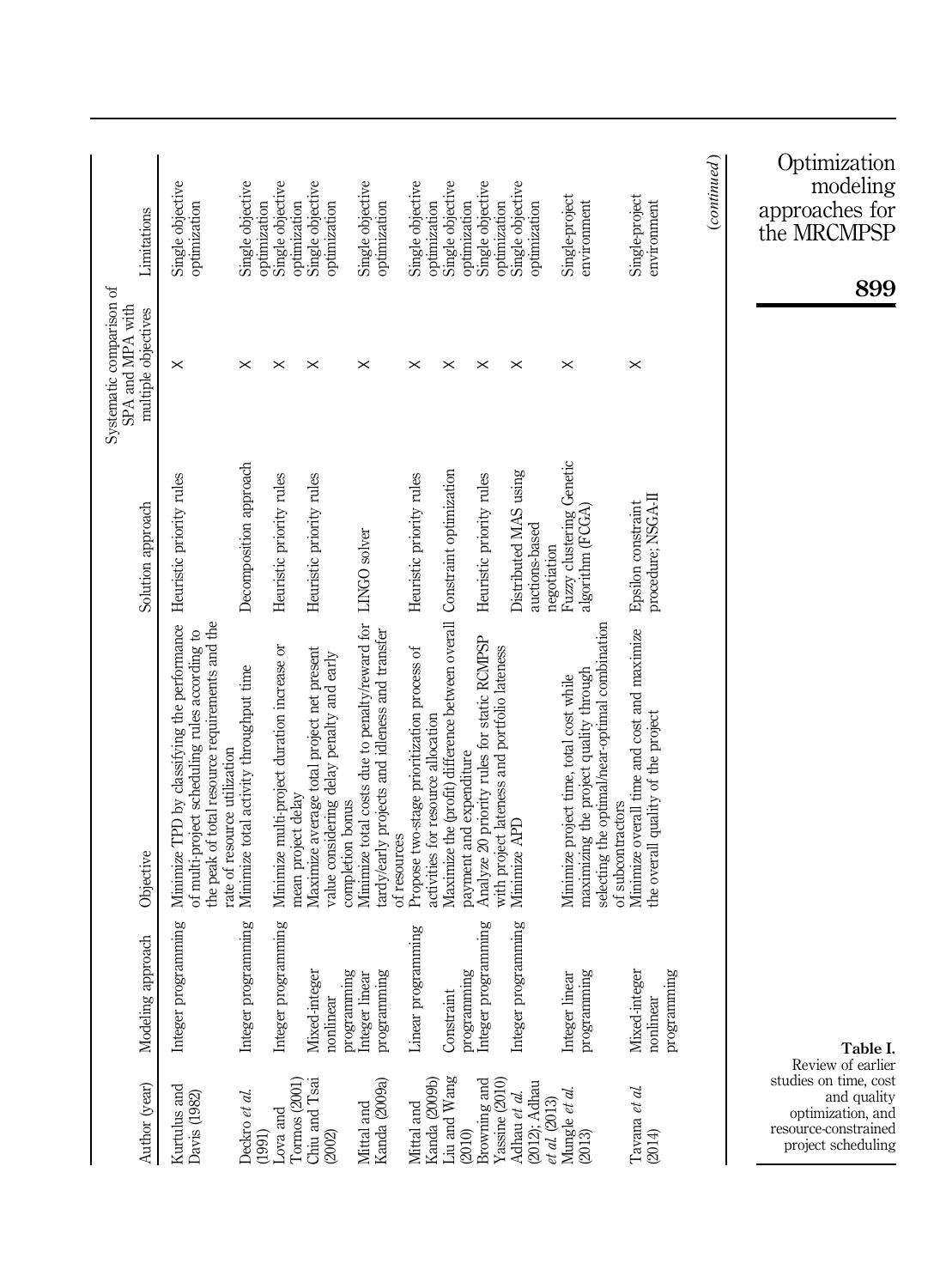| Table I.                                                          |                           |                                                                                 |                                                   | 900                                                                 | ECAM<br>27,4                         |
|-------------------------------------------------------------------|---------------------------|---------------------------------------------------------------------------------|---------------------------------------------------|---------------------------------------------------------------------|--------------------------------------|
| Author (year)                                                     | pproach<br>Modeling ap    | Objective                                                                       | Solution approach                                 | Systematic comparison of<br>SPA and MPA with<br>multiple objectives | Limitations                          |
| Wauters et al.                                                    | Integer linear            | Minimize TPD and TMS                                                            | Nine different search                             | $\times$                                                            | Single objective                     |
| Sonmez and<br>(2014)                                              | programming<br>No details | Minimize the maximum of project completion                                      | Backward-forward hybrid<br>strategies evaluated   | $\times$                                                            | Single objective<br>optimization     |
| $U$ ysal $(2015)$                                                 |                           | times                                                                           | genetic algorithm<br>(BFHGA)                      |                                                                     | optimization                         |
| Khalili-                                                          | Mixed-integer             | Minimize overall time and cost and maximize                                     | Classic and efficient                             | $\times$                                                            | Single-project                       |
| Damghani <i>et al.</i><br>(2015)                                  | programming               | the quality of the project                                                      | epsilon-constraint                                |                                                                     | environment;                         |
|                                                                   |                           |                                                                                 | method, DSAMOPSO                                  |                                                                     | execution modes<br>random activity   |
| Monghasemi                                                        | Integer programming       | Identify best Pareto solution for multiple                                      | Multi-objective GA,                               | $\times$                                                            | Single-project                       |
| $et$ al. (2015)<br>Beşikci $et$ al.                               |                           | objectives, time, cost and quality                                              | evidential reasoning                              |                                                                     | environment                          |
|                                                                   | Integer programming       | Minimize total weighted tardiness costs of                                      | Two-phase and a                                   | $\times$                                                            | Single objective                     |
| (2015)                                                            |                           | projects                                                                        | monolithic GA                                     |                                                                     | optimization                         |
| Elbeltagi et al.                                                  | Integer programming       | Optimize schedule considering time, cost,                                       | Particle swarm                                    | $\times$                                                            | Single-project                       |
| (2016)                                                            |                           | resource moments and cash flow                                                  | optimization (PSO) with<br>new evolution strategy |                                                                     | environment                          |
| El-Abbasy et al.                                                  | Integer programming       | Optimize trade-offs among schedule, cash-flow,                                  | Non-dominated sorting                             | $\times$                                                            | Quality is not one of                |
| (2017)                                                            |                           | and resource-based objectives                                                   | genetic algorithm II                              |                                                                     | the proposed<br>objectives           |
| $\begin{array}{l} \text{Wang et al.}\\ \text{(2017)} \end{array}$ | No details                | Measures average relative delay of individual                                   | Full factorial experiment                         | $\times$                                                            | Single objective                     |
|                                                                   |                           | sub-projects and the aggregated multi-project<br>under a stochastic environment |                                                   |                                                                     | artificial cases<br>optimization;    |
| Rostami et al.                                                    | Mixed-integer linear      | Minimize the cost associated with the project's                                 | Combinatorial artificial                          | $\times$                                                            | Single objective                     |
| $(2017)$                                                          | ğρ<br>programmir          | completion times (operational) and the cost of                                  | bee colony (CABC)<br>algorithm                    |                                                                     | optimization                         |
| Geiger (2017)                                                     | Mixed-integer linear      | the resource pool (strategic level)<br>Minimize TMS and TPD                     | Variable neighborhood                             | $\times$                                                            | Single objective                     |
|                                                                   | programming               |                                                                                 | search (local search)                             |                                                                     | optimization                         |
| Tran and Long<br>(2018)                                           | Integer programming       | Minimize project duration, cost and risk                                        | objective differential<br>Adaptive multiple       | $\times$                                                            | Single-project                       |
|                                                                   |                           |                                                                                 | evolution (DE)                                    |                                                                     | resource constraints<br>environment; |
|                                                                   |                           |                                                                                 |                                                   |                                                                     | are not considered                   |
|                                                                   |                           |                                                                                 |                                                   |                                                                     | (continued)                          |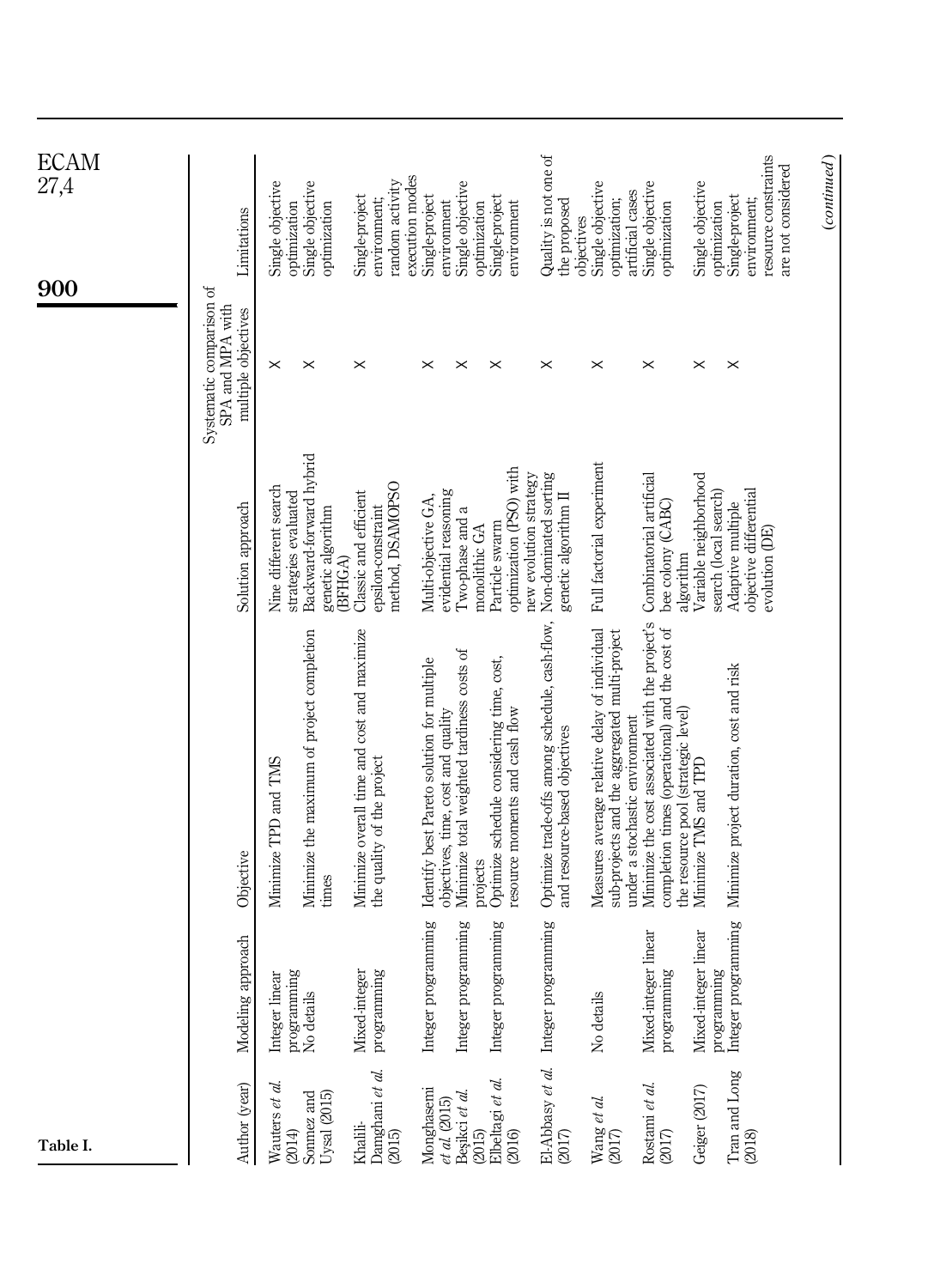| Probabilistic assessment of uncertainties and                                                   | Solution approach                                                | SPA and MPA with<br>multiple objectives | Limitations                                                                                                                  |
|-------------------------------------------------------------------------------------------------|------------------------------------------------------------------|-----------------------------------------|------------------------------------------------------------------------------------------------------------------------------|
| risks related to time, cost, and revenue of<br>portfolio of projects                            | simulation model<br>Stochastic agent                             | ×                                       | parameters and<br>Contractual<br>quality not<br>considered                                                                   |
| Minimize the overall time and cost and<br>maximize the project quality                          | Opposition-based multiple<br>objective differential<br>evolution | ×                                       | Single-project<br>environment                                                                                                |
| Optimize financing inflow and outflow costs                                                     | LP solver                                                        | ×                                       | environment; trade-<br>off not considered<br>Single-project                                                                  |
| maximum daily costs (resource) constraints<br>Optimize time, cost and quality under             | Probabilistic Global<br>Search Lausanne                          | ×                                       | Single-project<br>environment                                                                                                |
| and reduce the interproject resource transfer<br>Allocate finite resources to multiple projects | CP optimizer engine (IBM                                         | ×                                       | project deadlines,<br>Single objective<br>optimization;<br>penalty not<br>addressed                                          |
| Maximize profit and minimize financing costs<br>under cash flow and financing alternatives      |                                                                  | ×                                       | optimization; single-<br>project environment<br>Single objective                                                             |
|                                                                                                 |                                                                  |                                         |                                                                                                                              |
|                                                                                                 |                                                                  | Genetic algorithm<br>ILOG CPLEX)        | gle-project approach; MPA, multi-project approach; TPD, total project delay; TMS, total makespan; APD, average project delay |

Optimization modeling approaches for the MRCMPSP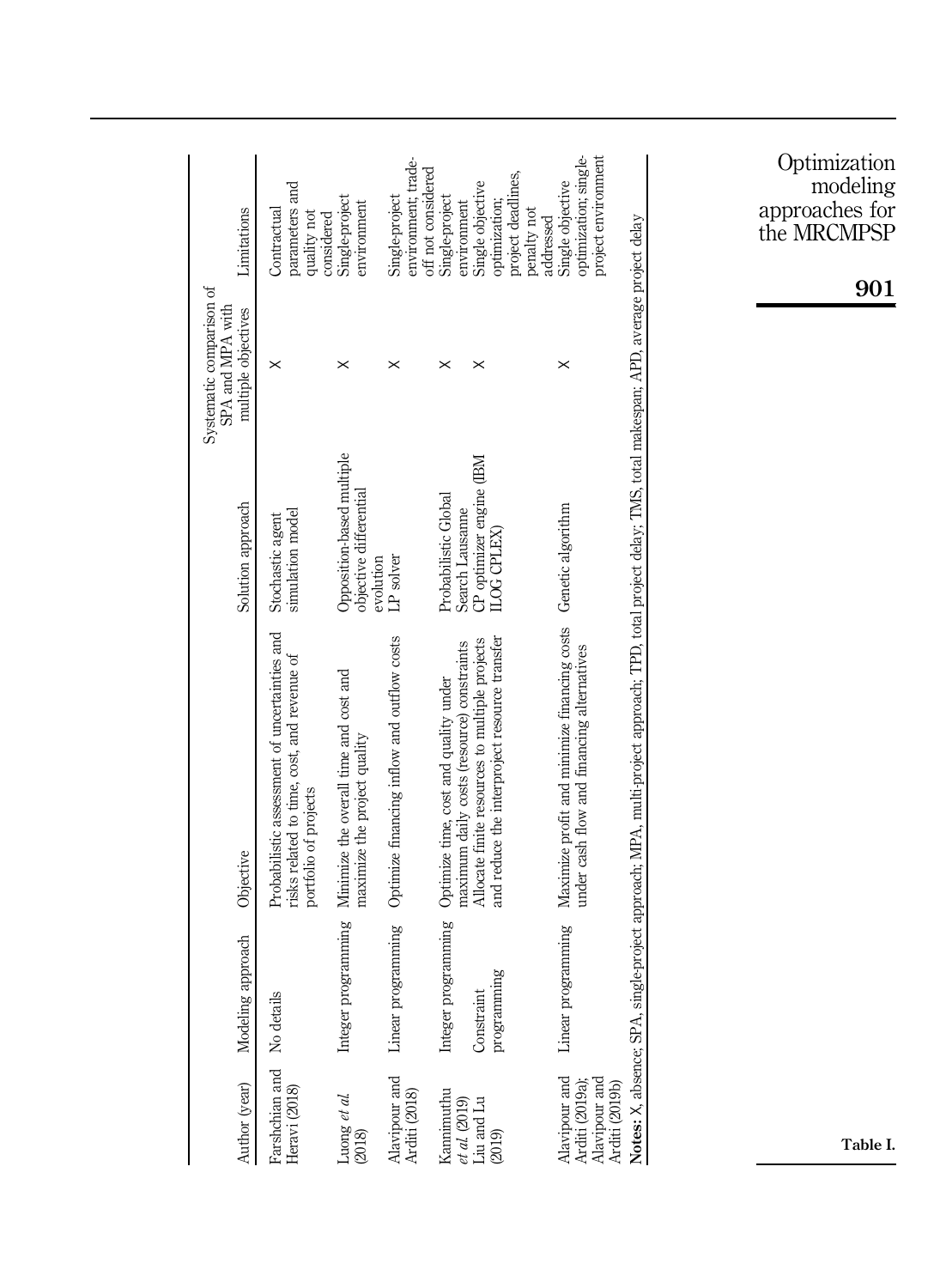

algorithm called Relaxed Restricted Pareto Version 4 (RR-PARETO4) (Raphael, 2011) is used to select a single solution from the set of non-dominated solution. In the RR-PARETO4 algorithm, the best compromise solution is chosen based on the order of the objectives (according to their importance) and the sensitivity of each objective (Kannimuthu *et al.*, 2019). The sensitivity parameter specifies how much sacrifice in the value of each objective is acceptable to the user. The algorithm works by iteratively removing solutions lying outside the sensitivity band of each objective, if the user does not specify the sensitivity parameter, or if multiple solutions remain after applying sensitivity-based filtering, a default selection algorithm is used. In the default selection, the best compromise solution is the one in which the net sacrifice in the value of the most important objective is equal to the average gain in the values of other objectives, when all the Pareto optimal solutions are compared.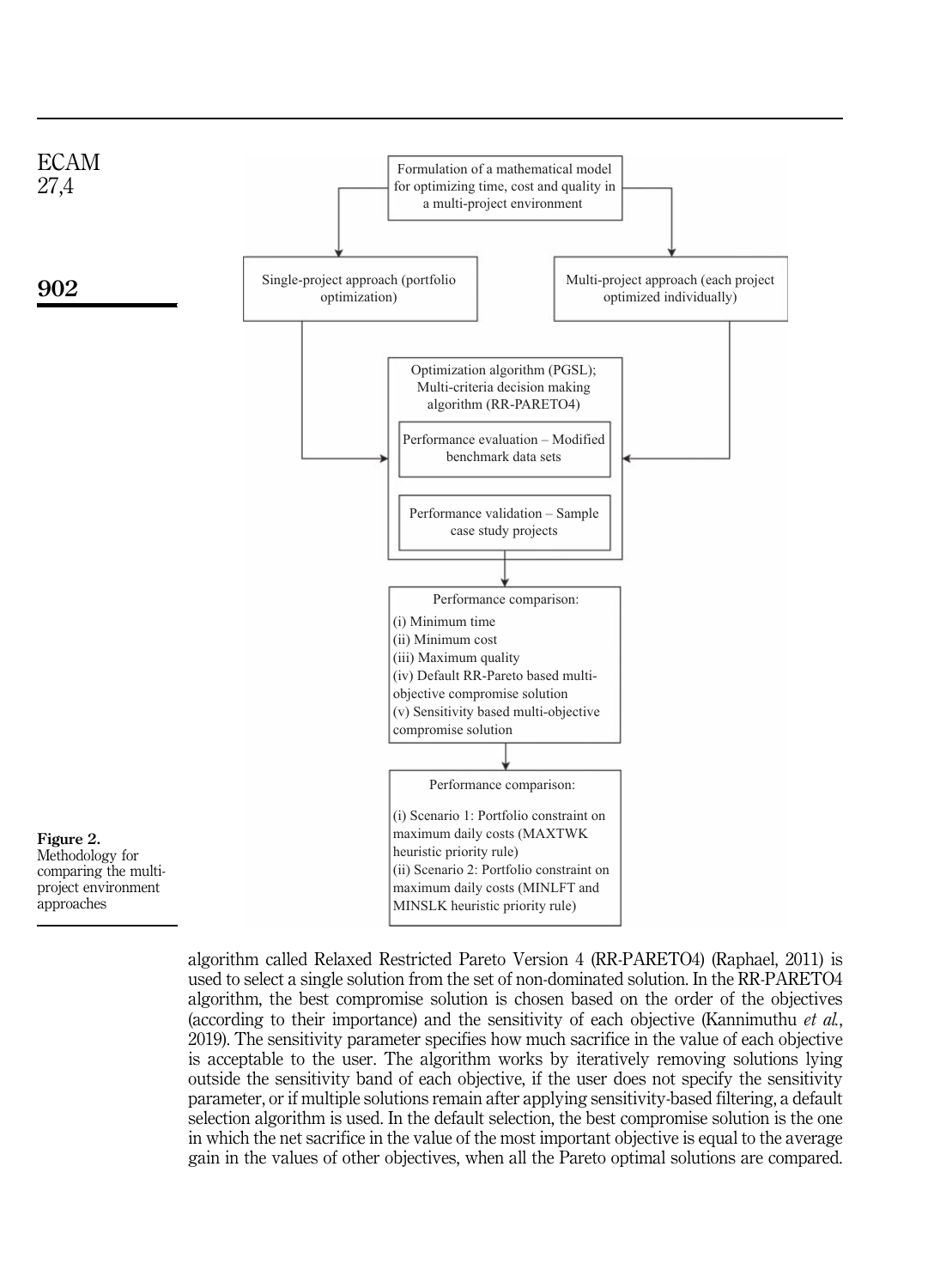# *3.1 Single-project approach*

In this approach, multiple projects are considered together by introducing start and end dummy activities (Figure 1). Salient features of this approach are the following:

- (1) All the project activities are scheduled under precedence and resource constraints. Constraints are set on maximum duration, maximum cost and minimum quality for each project.
- (2) Resource constraints and maximum daily costs are set at the portfolio level.
- (3) Optimization objectives are the portfolio performance parameters, which are, duration, cost and quality. Two settings are tested to identify the compromise solution by specifying the sensitivity parameter and by using the default RR-Pareto filtering method.

# *3.2 Multi-project approach*

In this approach, each project is optimized individually without considering other projects (Figure 1). Resource utilization at the portfolio level is not considered during each individual optimization. Salient features of this approach are given below:

- (1) All the project activities are scheduled under precedence and resource constraints.
- (2) Resource constraints and maximum daily costs are set at the project level.
- (3) Optimization objectives are the project performance parameters, which are duration, cost and quality. Two settings are tested to identify the compromise solution as in the single-project approach.
- (4) After optimization of individual projects, constraints at the portfolio level are checked and selected projects are rescheduled according to heuristic rules. If the portfolio constraint is to limit the maximum daily costs, two heuristic priority rules are used, MAXTWK; or MINSLK and MINLFT.

# *3.3 Portfolio constraint on maximum daily costs*

Even though the optimization model is able to accommodate constraints on different types of resources, such as equipment, in the present study, resource usage is modeled implicitly through the use of daily costs of resources. This is justified because, in many construction companies, equipment are rented, and resource availability depends on cash flow. Individual project managers prepare the schedule for their projects, considering the constraint of maximum daily costs at the project level. Then, the portfolio manager will check whether the sum of maximum daily costs of all the projects are still under the acceptable level, if yes, all the projects will be carried out with the initial plan, otherwise, the portfolio manager will use the heuristic priority rule to select the project to reschedule the activities in order to bring down the maximum daily costs. The single-project approach can meet the portfolio constraints without using heuristic priority rules because it explicitly checks the constraint on the maximum daily costs at the portfolio level, whereas the multi-project approach has to use heuristic priority rules, such as MAXTWK, or MINSLK and MINLFT.

# 4. Formulation of a mathematical model

Consider a project *p* with *n* activities and each activity *i* can have multiple execution modes. Time, cost and quality are the project performance parameters that are optimized based on the concept of Pareto optimality. The mathematical formulation in this research is an

**Optimization** modeling approaches for the MRCMPSP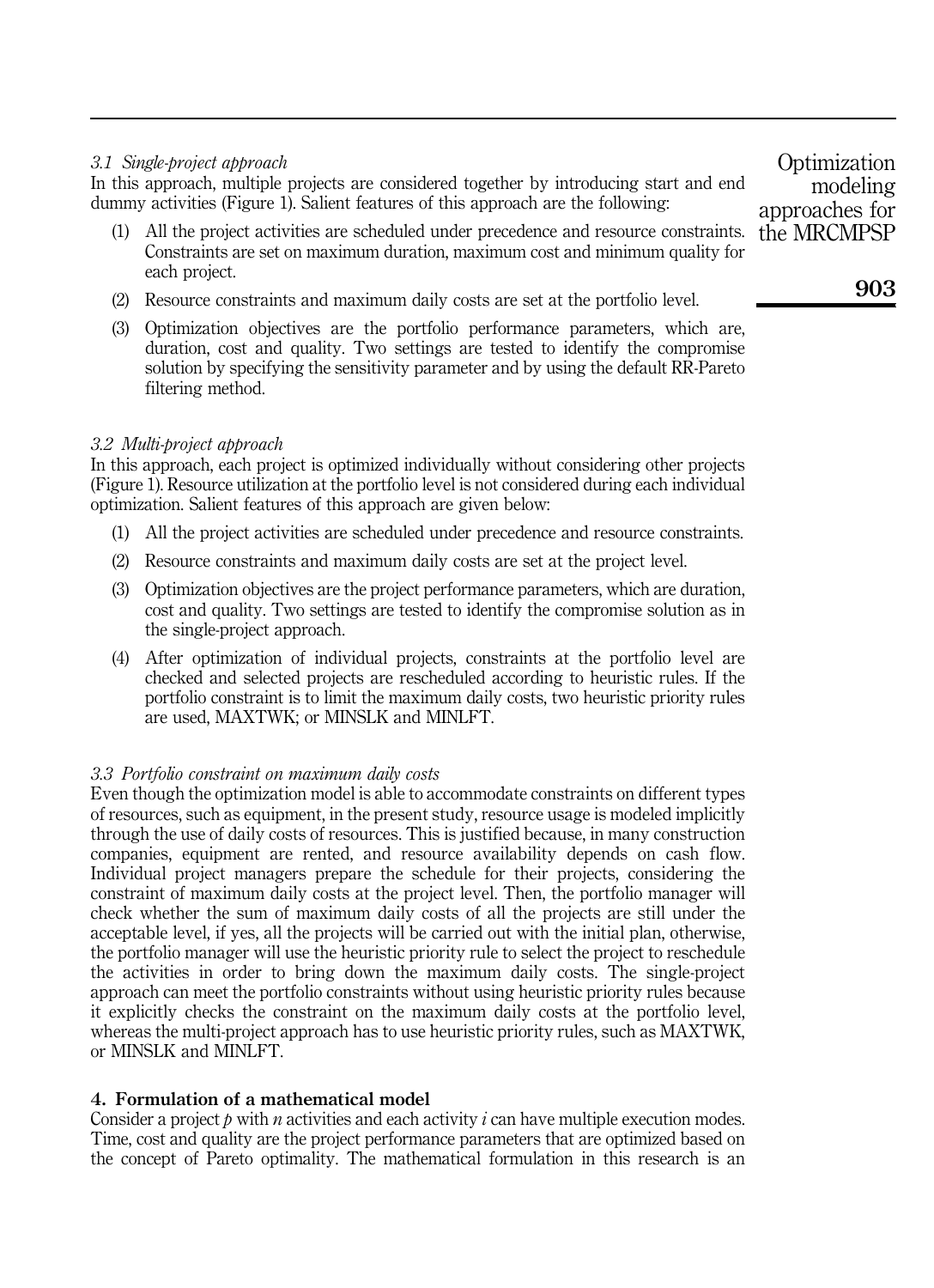| <b>ECAM</b><br>27,4 | extended version of previous work by Kannimuthu <i>et al.</i> (2019) in a single-project<br>environment. The total cost of the project includes two components: direct and indirect<br>costs; costs due to constraint violations, i.e. penalties for exceeding the project due date, and<br>not meeting the quality set by the user; as well as a bonus for the early completion and<br>quality satisfaction. The quality of the project is calculated based on the construction<br>quality assessment system (CONQUAS), using a database of past projects in which the |
|---------------------|-------------------------------------------------------------------------------------------------------------------------------------------------------------------------------------------------------------------------------------------------------------------------------------------------------------------------------------------------------------------------------------------------------------------------------------------------------------------------------------------------------------------------------------------------------------------------|
| 904                 | CONQUAS scores of each activity executed in a particular mode is stored.<br>The model assumptions are:                                                                                                                                                                                                                                                                                                                                                                                                                                                                  |
|                     | each activity can be executed in one of the many possible modes;<br>$\bullet$                                                                                                                                                                                                                                                                                                                                                                                                                                                                                           |
|                     | activity cannot start until all preceding activities have been completed;<br>$\bullet$                                                                                                                                                                                                                                                                                                                                                                                                                                                                                  |
|                     | activity pre-emption is not permitted;<br>$\bullet$                                                                                                                                                                                                                                                                                                                                                                                                                                                                                                                     |
|                     | identified activity execution modes apply to similar kinds of projects; and<br>$\bullet$                                                                                                                                                                                                                                                                                                                                                                                                                                                                                |
|                     | uniform maximum daily costs throughout the project duration.<br>$\bullet$                                                                                                                                                                                                                                                                                                                                                                                                                                                                                               |
|                     | The indices and input parameters:                                                                                                                                                                                                                                                                                                                                                                                                                                                                                                                                       |
|                     | <i>n</i> : set of project activities, $I, j \in n$ , where j is a successor activity of i.                                                                                                                                                                                                                                                                                                                                                                                                                                                                              |
|                     | M: set of activity execution modes, $m \in M$ .<br>$\bullet$                                                                                                                                                                                                                                                                                                                                                                                                                                                                                                            |
|                     | $Lp$ : project network path $p$ .                                                                                                                                                                                                                                                                                                                                                                                                                                                                                                                                       |
|                     | L: set of project network paths, $Lp \in L$ .                                                                                                                                                                                                                                                                                                                                                                                                                                                                                                                           |
|                     | <i>I</i> : activity $i$ in path $Lp$ .                                                                                                                                                                                                                                                                                                                                                                                                                                                                                                                                  |
|                     | $C_b^{UB}$ : upper bound of cost in project p.<br>$\bullet$                                                                                                                                                                                                                                                                                                                                                                                                                                                                                                             |
|                     | $Q_{p}^{LB}$ : lower bound of quality of project p.<br>$\bullet$                                                                                                                                                                                                                                                                                                                                                                                                                                                                                                        |
|                     | $Q_{UB}$ : upper-bound of the project quality (100 percent).<br>$\bullet$                                                                                                                                                                                                                                                                                                                                                                                                                                                                                               |
|                     | $D_p$ : contractual due date of the project p.                                                                                                                                                                                                                                                                                                                                                                                                                                                                                                                          |
|                     | $t_p^{im}$ : duration of activity <i>i</i> in project <i>p</i> with mode <i>m</i> .<br>$\bullet$                                                                                                                                                                                                                                                                                                                                                                                                                                                                        |
|                     | $C_{p1}$ : direct and indirect costs of project p.                                                                                                                                                                                                                                                                                                                                                                                                                                                                                                                      |
|                     | $C_{p2}$ : costs of constraint violation in project p.                                                                                                                                                                                                                                                                                                                                                                                                                                                                                                                  |
|                     | $dc_p^{im}$ : direct cost of activity i in project p with mode m.<br>$\bullet$                                                                                                                                                                                                                                                                                                                                                                                                                                                                                          |
|                     | $icp$ : indirect cost of the project $p$ per period.                                                                                                                                                                                                                                                                                                                                                                                                                                                                                                                    |
|                     | $\beta_{pt}$ , $\beta_{pq}$ : penalty of time and quality violation for project p, respectively.                                                                                                                                                                                                                                                                                                                                                                                                                                                                        |
|                     | $I_{pt}$ , $I_{pq}$ : bonus for early completion and quality satisfaction for project p, respectively.                                                                                                                                                                                                                                                                                                                                                                                                                                                                  |
|                     | $w_{pt}$ , $w_{pc}$ , $w_{pq}$ : weight of time, cost and quality objective of project $p$ , respectively.                                                                                                                                                                                                                                                                                                                                                                                                                                                              |
|                     | $Q_{ie}^{m}$ : quality performance of activity <i>i</i> of element <i>e</i> in mode <i>m</i> .                                                                                                                                                                                                                                                                                                                                                                                                                                                                          |
|                     | $Q_i^m$ : quality of activity <i>i</i> in mode $m = \sum_{e \in E} Q_{ie}^m$ .                                                                                                                                                                                                                                                                                                                                                                                                                                                                                          |
|                     | $Q_{p, min}$ : minimum quality of project p among the selected activity modes.<br>$\bullet$                                                                                                                                                                                                                                                                                                                                                                                                                                                                             |
|                     | $Q_{p, avg}$ : average quality of project $p$ among the selected activity modes.                                                                                                                                                                                                                                                                                                                                                                                                                                                                                        |
|                     | $\alpha_p$ : relative importance between the minimum and average quality of project p.<br>$\bullet$                                                                                                                                                                                                                                                                                                                                                                                                                                                                     |
|                     | x: auxiliary variable that represents a time step in the range $[0, T]$ .                                                                                                                                                                                                                                                                                                                                                                                                                                                                                               |
|                     |                                                                                                                                                                                                                                                                                                                                                                                                                                                                                                                                                                         |
|                     |                                                                                                                                                                                                                                                                                                                                                                                                                                                                                                                                                                         |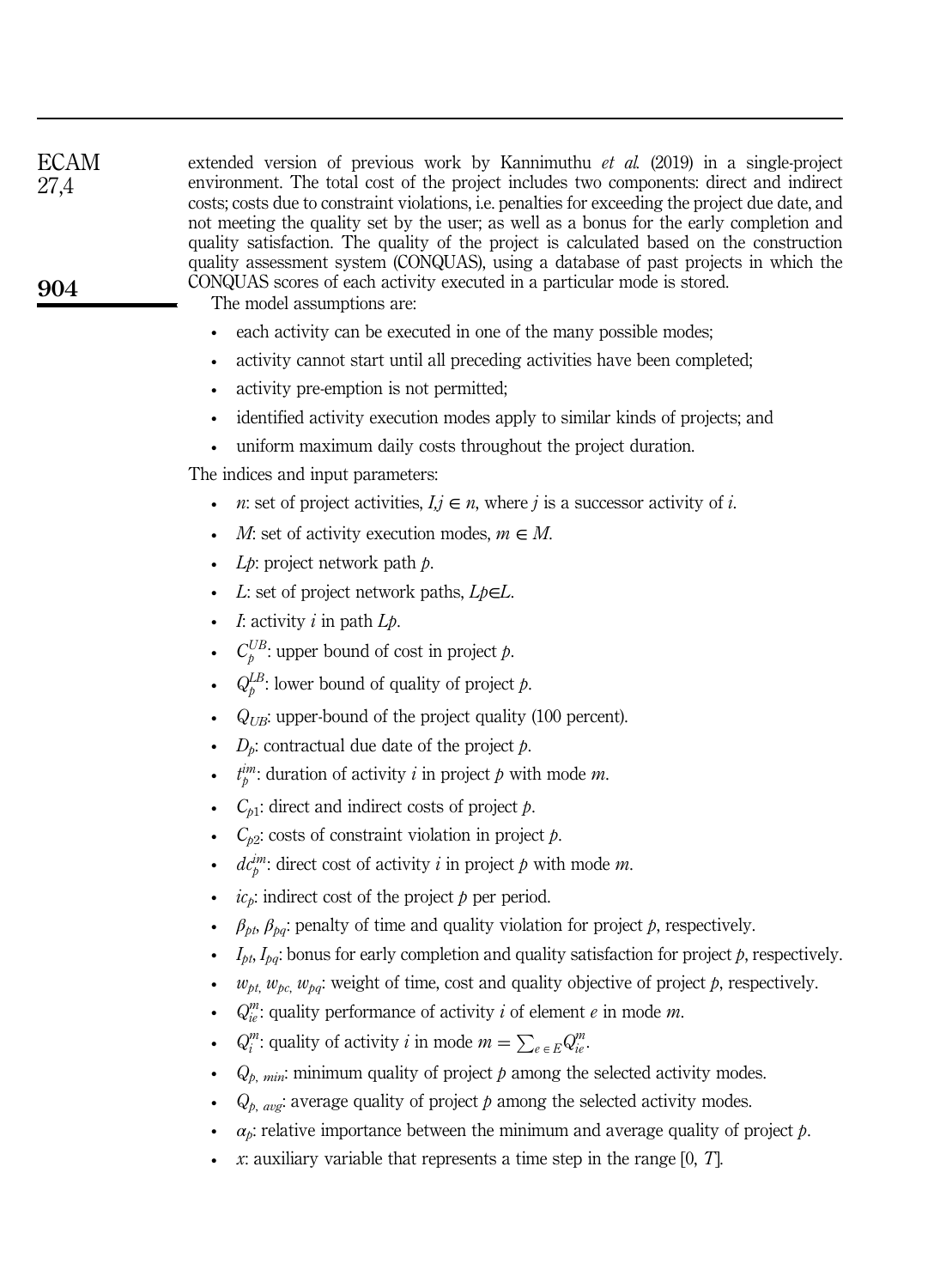•  $A_{imx(p)}$ : 1 if activity *i* of project *p* is performed at time step *x*; that is, if  $S_{i(p)} \leq x < (S_{i(p)} + t_p^{\text{im}})$ , 0 otherwise. **Optimization** modeling

RUx( $p$ ): resource utilization (direct costs) at time step  $x$  of project  $p$ :  $\left(\sum_{i}\right)$  $\left(\frac{dc^{im}_{p}}{t^{im}_{p}}\right)$  $(X_p^{im}A_{imx(p)})$ . approaches for the MRCMPSP

- $RU_{UB}$ : upper-bound of the maximum daily resource utilization (direct costs).
- RR<sub>k(p)</sub>: renewable resource type *k* of project  $p$ .
- RR<sub>UB(k)(p)</sub>: upper-bound of the renewable resource type *k* of project  $p$ .

Decision variable:

- $X_p^m: 1$  if activity *i* of project *p* executed in mode *m*, 0 otherwise.
- $S_{i(p)}$ : start time of activity *i* of project *p*.

Mathematical model:

Min multiproject duration 
$$
(T_p)
$$
 = max<sub>L<sub>p</sub> \in L max<sub>i</sub> \in n</sub>  $\left( \sum_{m \in M} \left( S_{i(p)} + t_p^{im} \right) X_p^{im} \right)$ , (1)

Min multiproject cost 
$$
(C_p)
$$
 =  $\sum_{p \in P} (C_{p1} + C_{p2}) = \sum_{p \in P} \left( \left[ \left( \sum_{i \in nm} \sum_{j \in M} d_{p}^{im} X_{p}^{im} \right) + (ic_p \times T_p) + \left[ \beta_{pt} \left[ T_p - D_p \right]^{+} - I_{pt} \left[ D_p - T_p \right]^{+} \right] + \beta_{pq} \left[ Q_p^{LB} - Q_p \right]^{+} - I_{pq} \left[ Q_p - Q_p^{LB} \right]^{+} \right] \right),$  (2)

$$
\text{Max multiproject quality} (Q_p) = \alpha_p Q_{p, \text{min}} + (1 - \alpha_p) Q_{p, avg}. \tag{3}
$$

Objective function:

minimize 
$$
z = \sum_{p \in P} \left[ \left( \frac{T_p}{D_p} \times w_{pt} \right) + \left( \frac{C_p}{C_p^{UB}} \times w_{pc} \right) - \left( \frac{Q_p}{Q_p^{UB}} \times w_{pq} \right) \right].
$$
 (4)

Subject to:

$$
T_p \le D_p,\tag{5}
$$

$$
C_p \leqslant C_p^{UB},\tag{6}
$$

$$
\alpha_p Q_p^{\min} + (1 - \alpha_p) Q_p^{avg} \geq Q_p^{LB},\tag{7}
$$

$$
S_{i(p)} + t_p^{im} \leq S_{j(p)} \quad p = 1, 2, \dots, P; \quad i = 1, 2, \dots, n; \quad m = 1, 2, \dots, M,
$$
 (8)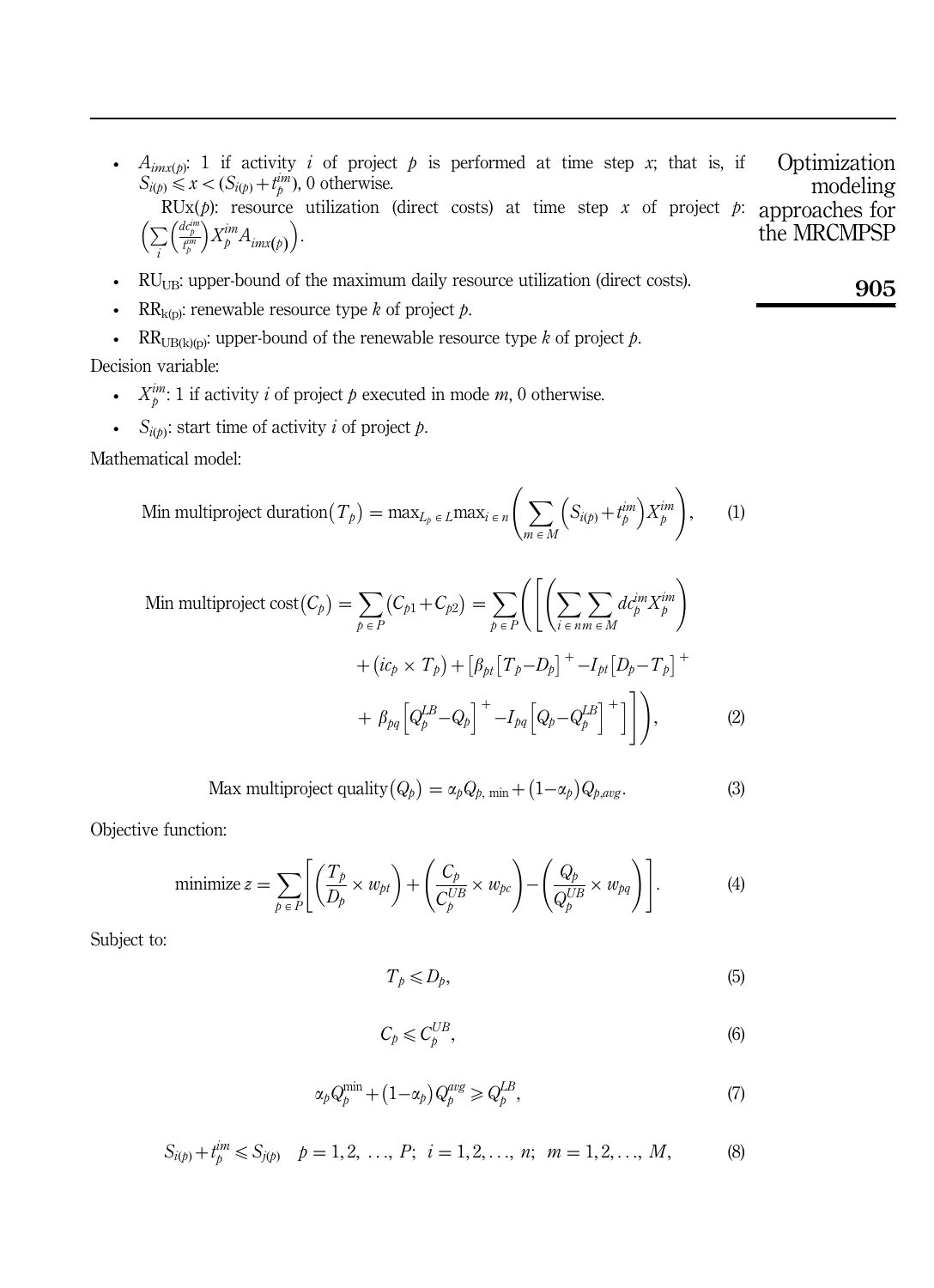ECAM 27,4

906

$$
\sum_{i} \left( \frac{d c_p^{im}}{t_p^{im}} \right) X_p^{im} A_{imx(p)} \leq R U_{UB} \quad p = 1, 2, \dots, P; \quad i = 1, 2, \dots, n; \ m = 1, 2, \dots, M, \tag{9}
$$

$$
RR_{k(p)} \leqslant RR_{UB(k)(p)} \quad p = 1, 2, \ldots, P; \quad k = 1, 2, \ldots, K,
$$
\n<sup>(10)</sup>

$$
\sum_{m \in M} X_p^{im} = 1 \quad p = 1, 2, \dots, P; \quad i = 1, 2, \dots, n; \quad m = 1, 2, \dots, M,
$$
 (11)

$$
t_p^{\text{im}} \ge 0 \quad p = 1, 2, \dots, P; \quad i = 1, 2, \dots, n; \quad m = 1, 2, \dots, M,
$$
 (12)

$$
X_p^{im} \in \{0, 1\} \quad p = 1, 2, \dots, P; \quad i = 1, 2, \dots, n; \quad m = 1, 2, \dots, M,
$$
 (13)

$$
x \in [0, T]. \tag{14}
$$

The portfolio duration is calculated using Equation (1) by computing the maximum time taken by all the network paths of projects. The network path with the maximum time determines the portfolio duration. To satisfy resource constraints, the start time of each activity is taken as an optimization variable. The optimization algorithm determines the best start time for each activity such that each resource such as labor and equipment is within the available capacity. The total resource utilization at each time step should be less than the maximum value set by the user. The assumption involved is that the cost of the activity is distributed uniformly throughout the activity duration (Equation (9)). In Equation (2), the total portfolio cost is computed as the sum of direct, indirect and constraint violation costs of projects. The net quality of the portfolio is computed in Equation (3) as a combination of the minimum and average quality values among the selected activity modes of projects. The optimal solution obtained by minimizing the objective function (Equation (4)) contains the values of decision variables. The objective function is a weighted sum of normalized values of time, cost and quality. The optimization is executed multiple times with different combinations of weight factors in order to obtain many solutions that have different trade-offs among the three objectives. The resulting solutions are filtered according to the Pareto optimality criterion. The bounds for time, cost and quality in the constraints represented by Equations (5)–(7) are input by the user. This might be as per the contractual requirements (Monghasemi *et al.*, 2015; Mungle *et al.*, 2013) or from practical project management considerations. The precedence constraints are used to establish the sequence of activity implementation (Equation (8)). Constraint (Equation (10)) satisfies the renewable resource availability. Constraint (Equation (11)) guarantees the selection of only one mode for each activity. Constraints (Equations (12)–(13)) define the domain of variables. Constraint (Equation (14)) specifies the time step.

## 5. Evaluation–testing with modified MRCPSP data sets (PSPLIB)

Selected MRCPSP data sets from the PSPLIB are modified and used in this study, as shown in Figure 3. The data sets are modified to accommodate cost and quality aspects by using the relationships found in sample case study projects. A total of ten portfolio instances have been created for testing. For illustration, project no. 1 of the first instance is shown in Table II. Other projects of this instance, no. 2 and no. 3, can be found by following the URL link (https://shorturl.at/ixCEK). Data related to remaining portfolio instances are also available in the above link. Each project activity consists of three execution modes. The estimated total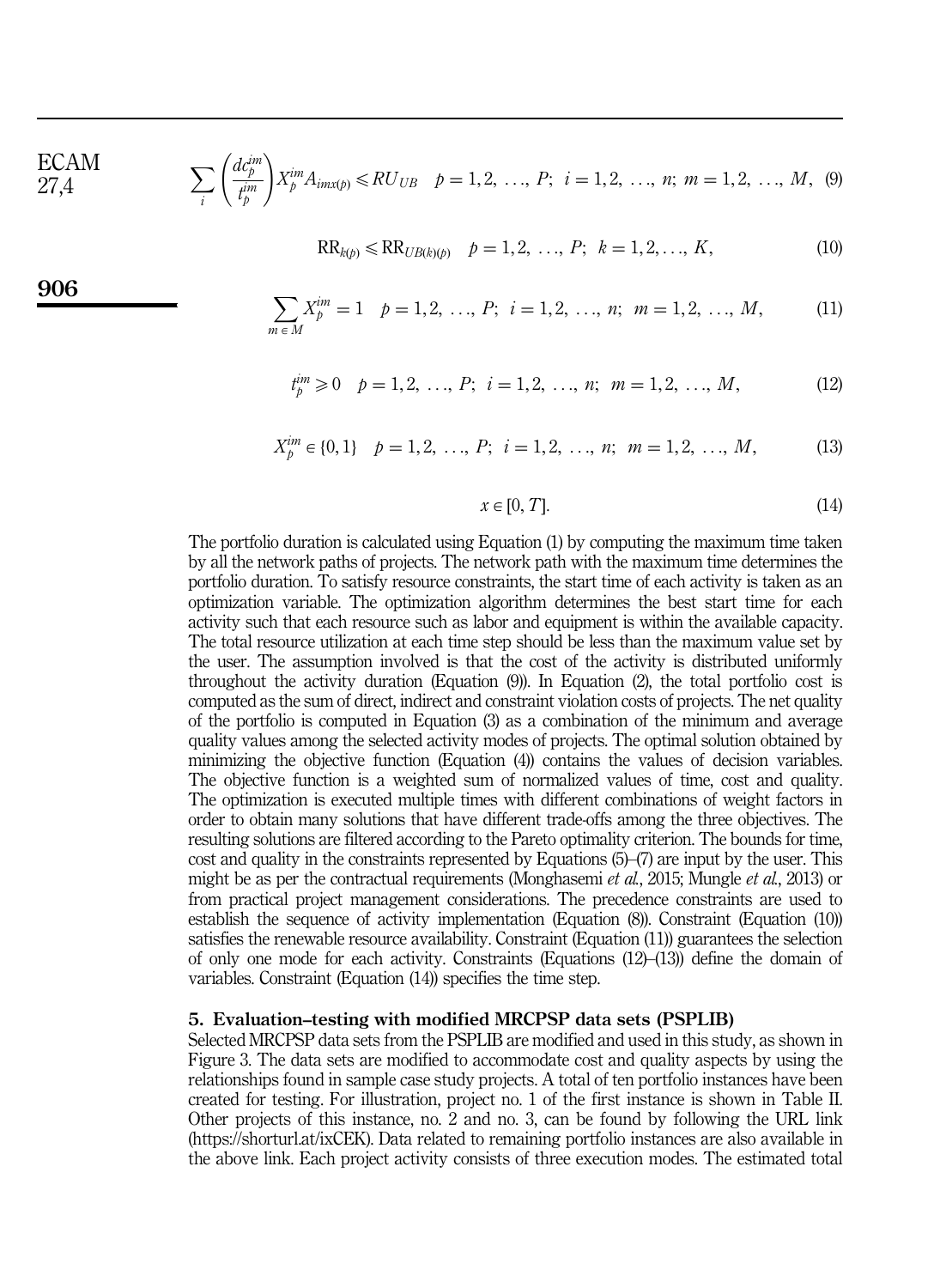

number of combinations for the first instance are  $3^{10}$ ,  $3^{20}$  and  $3^{30}$ , where the exponent is the number of activities, and the base is the average number of execution modes. This indicates that the problem is exponentially complex and exhaustive search is not feasible.

The comparison of single-project approach and multi-project approach optimal solutions are tabulated in Table III for the instance no. 1. The single-project approach finds better solutions with respect to single or multiple objectives. Even though the single-project approach contains many variables considering all projects together; it has the advantage that the variation of maximum daily costs is shared among the projects. It helps to identify the schedules with the best project and portfolio performances compared to the multi-project approach solutions. A comparison of the remaining nine data sets can be found by following the URL link (http://bit.ly/2GlIraC). The single-project approach (portfolio optimization) solutions, i.e. activity execution modes, direct costs and resource utilization over time of all data sets can be found by following the URL link (http://bit.ly/2UHA8Ka). Portfolio constraint on maximum daily costs is considered in the next subsections.

#### *5.1 Scenario 1: portfolio constraint on maximum daily costs*

The project with MAXTWK regarding total cost is selected for rescheduling to absorb the over-assigned daily costs. The sensitivity-based compromise solution point is considered for rescheduling. The maximum daily portfolio cost is INR994,235. If the daily portfolio cost is limited to INR900,000, it is required to distribute the deviation (INR94,235) to any of the projects, and the selection is based on the heuristic priority rule, MAXTWK. Applying MAXTWK rule, Project no. 3 must be rescheduled (Table IV). A critical comparison of the multi-project approach and the single-project approach is given in Table V. The singleproject approach finds a better solution compared to the multi-project approach under the constraint of maximum daily costs.

### *5.2 Scenario 2: portfolio constraint on maximum daily costs*

Based on the MINLFT rule, the project with minimum finish time is rescheduled first. Therefore, Project no. 1 must be rescheduled to achieve portfolio maximum daily costs. The daily portfolio cost is INR994,235. If the daily portfolio cost is limited to INR900,000, it is required to distribute the deviation (INR94,235) to any of the projects, and the selection is based on the heuristic priority rules, MINLFT and MINSLK. Applying the priority rule, Project No. 1 must be rescheduled. A critical comparison of multi-project approach and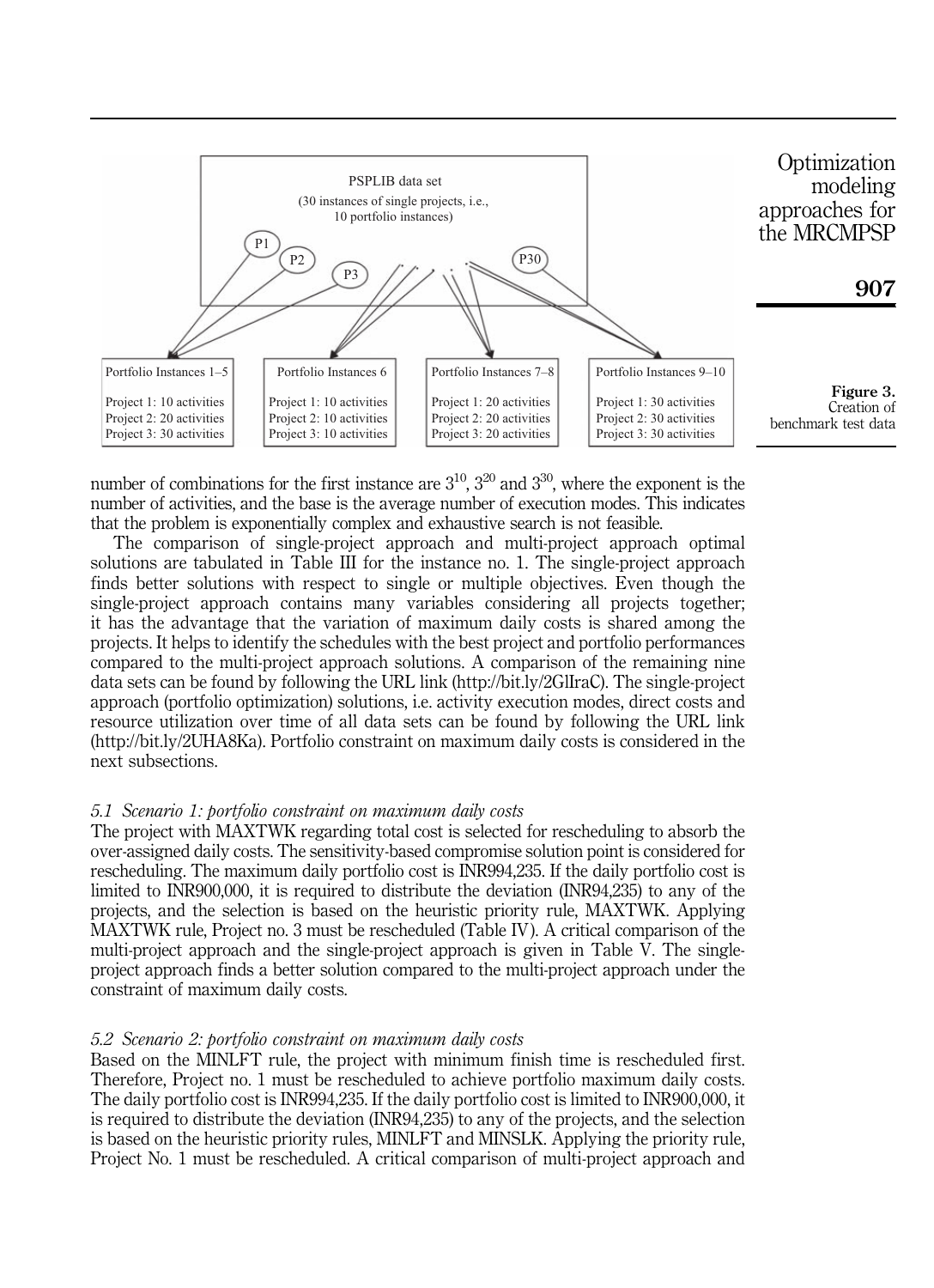| <b>ECAM</b><br>27,4                              | ♂                         | 77.66<br>72.63<br>88.26<br>77.47<br>82.48<br>76.82<br>83.89<br>77.07<br>50.94<br>79.24                                                                                                                                                                                                   |
|--------------------------------------------------|---------------------------|------------------------------------------------------------------------------------------------------------------------------------------------------------------------------------------------------------------------------------------------------------------------------------------|
|                                                  | $\circ$                   | 30,000; resource<br>351,123<br>183,261<br>65,598<br>11,798<br>90,643<br>55,434<br>341,085<br>336,108<br>331,050<br>54,550                                                                                                                                                                |
| 908                                              | S<br>$\vdash$             | $\parallel$<br>00000<br>$\supseteq$<br>$\alpha \otimes \infty$                                                                                                                                                                                                                           |
|                                                  | Mode no.<br>$\tilde{z}$   | 00000000                                                                                                                                                                                                                                                                                 |
|                                                  | Ξ                         | $\mathcal{O}\subset\mathcal{O}\subset\mathcal{O}$<br>$43 -$<br>$\circ$                                                                                                                                                                                                                   |
|                                                  | 22                        | $\triangleleft$ 0 0 0<br>$\circ \circ \circ \circ$<br>$\circ$                                                                                                                                                                                                                            |
|                                                  | 귣                         | $\overline{\phantom{0}}$<br>4.8600<br>G<br>$\circ$                                                                                                                                                                                                                                       |
|                                                  | ♂                         | 50.99<br>77.36<br>81.32<br>74.53<br>77.67<br>79.24<br>88.77<br>77.06<br>78.24<br>77.47                                                                                                                                                                                                   |
|                                                  | $\circ$                   | $200,000$ ; relative importance index = 0.25; renewable and non-renewable resource limits<br>$2,000,000$ ; min quality (conformance) in percent = $75$ ; penalty rate/day (INR)<br>56,278<br>356,049<br>351,048<br>341,093<br>361,096<br>66,475<br>90,675<br>183,236<br>12,157<br>58,096 |
|                                                  | ⊢                         | 5848592756                                                                                                                                                                                                                                                                               |
|                                                  | Mode no. 2<br>$\tilde{z}$ | QQQQ<br>$\circ$ $\circ$ $\circ$ $\circ$                                                                                                                                                                                                                                                  |
|                                                  | Ξ                         | $\circ$<br>$\circ$ m m $\circ$<br>$\circ$<br>$\circ$<br>G<br>$\supseteq$                                                                                                                                                                                                                 |
|                                                  | $\approx$                 | $\parallel$<br>0 0 0 0 0 0 0 0 0 0 0                                                                                                                                                                                                                                                     |
|                                                  | 귣                         | $\parallel$<br>00004<br>$\triangleleft$ 0 0 0<br>G                                                                                                                                                                                                                                       |
|                                                  | ♂                         | 82.49<br>51.05<br>79.26<br>92.46<br>86.09<br>81.58<br>73.70<br>91.96<br>78.97                                                                                                                                                                                                            |
|                                                  | $\circ$                   | 5,000; bonus rate/day ( $\text{INR}$ ) = 15,000; maximum daily costs ( $\text{INR}$ )<br>days = $14$ ; max costs (budget in INR)<br>366,086<br>$351,131$<br>$361,074$<br>67,439<br>92,623<br>60,769<br>59,925<br>376,151<br>194,927<br>12,751                                            |
|                                                  | Mode no. 1<br>⊢           | G<br>$\rightarrow$ $\sim$<br>45<br>$-2 - 3$<br>∞                                                                                                                                                                                                                                         |
|                                                  | $\tilde{z}$               | $\circ$ m $\circ$ $\circ$<br>$\overline{\phantom{a}}$<br>$\infty$ $\infty$ $\infty$                                                                                                                                                                                                      |
|                                                  | Ξ                         | 43<br>$\sigma$<br>$^{\circ}$<br>$\circ$<br>$\circ$<br>$\circ$<br>っ<br>$\overline{4}$ .                                                                                                                                                                                                   |
|                                                  | R <sub>2</sub>            | 8<br>NOOLOOOOOO<br>(13,                                                                                                                                                                                                                                                                  |
|                                                  | 귭                         | $\parallel$<br>o no o o No o o o                                                                                                                                                                                                                                                         |
| Table II.<br>Modified MRCPSP-<br>PSPLIB data set | Pred.                     | Notes: Max duration (due) in<br><b>Z</b><br>្គ<br>ស្រុក ស្រុក<br>ស្រុក<br>ಲ್<br>Σİ.<br>$\parallel$                                                                                                                                                                                       |
| $no. 1 - Project$<br>no. 1 (j103_10)             | Act.                      | R1, R2,<br>penalty<br>123456789                                                                                                                                                                                                                                                          |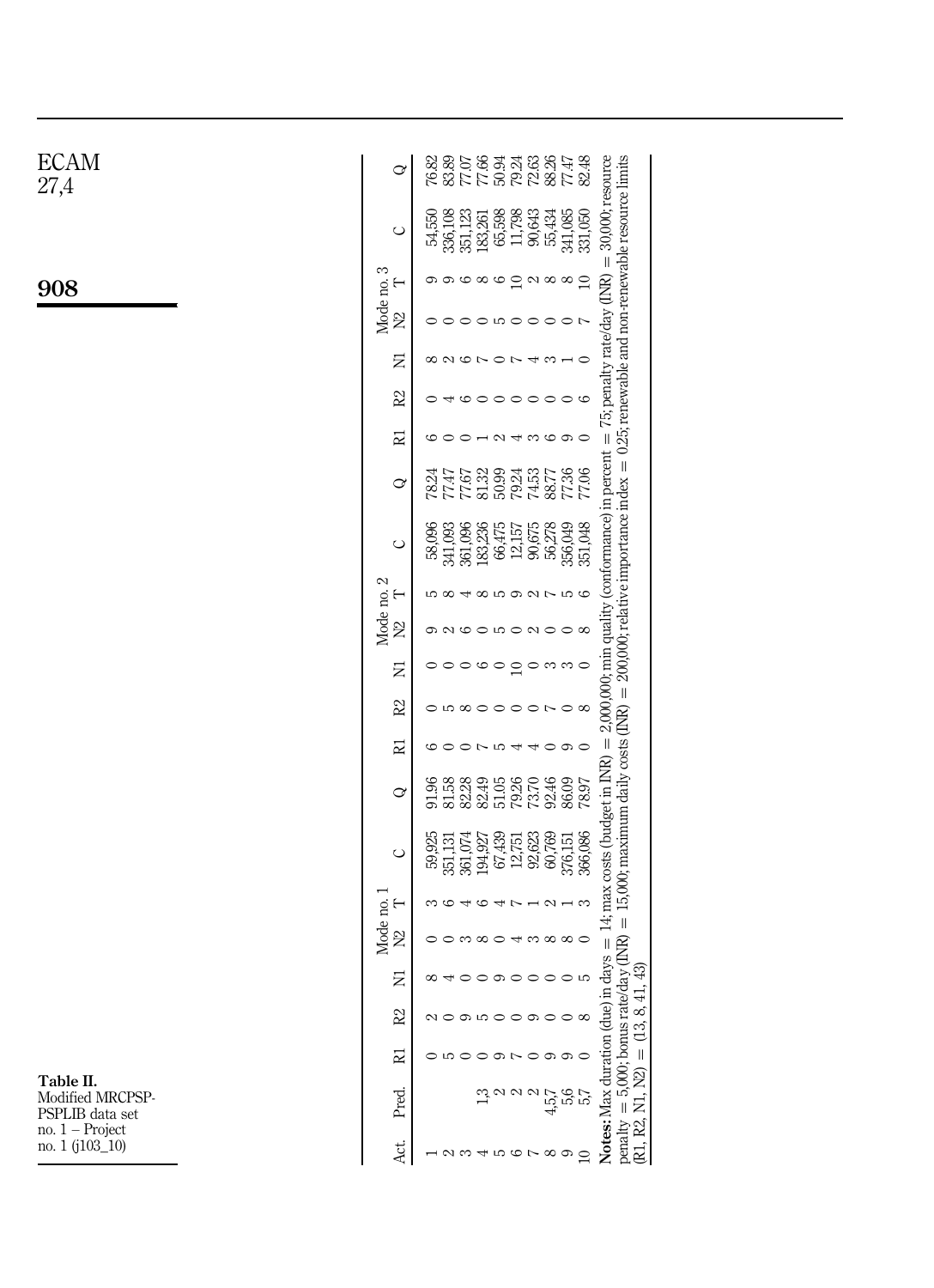| 72.67<br>S<br>2,220,789<br>2,207,108<br>$\circ$<br>$\overline{14}$<br>$\mapsto$<br>$71.36\,$<br>71.27<br>S<br>2,349,296<br>2,336,041<br>$\circ$<br>16<br>⊢<br>Performance parameters<br>Min cost (INR)<br>Min time (d)<br>Project no.<br>$(103\_10)$<br>Project                               | Comparison of single-project approach against<br>multi-project approach                                                            |
|-----------------------------------------------------------------------------------------------------------------------------------------------------------------------------------------------------------------------------------------------------------------------------------------------|------------------------------------------------------------------------------------------------------------------------------------|
|                                                                                                                                                                                                                                                                                               |                                                                                                                                    |
|                                                                                                                                                                                                                                                                                               | Improvement in time (13%)                                                                                                          |
| 73.16<br>72.81<br>2,216,546<br>2,548,425<br>1401<br>72.12<br>71.75<br>2,344,734<br>2,647,951<br><b>16</b><br>25<br>$\overline{17}$<br>Default RR-Pareto filtering (multi-objective<br>$\binom{0}{0}$<br>Max quality                                                                           | Improvement in time $(18\%)$ , cost $(5\%)$ , quality<br>Improvement in quality $(1.42\%)$<br>Improvement in cost $(6\%)$<br>72.71 |
| $(1.46\%)$<br>$(1.88\%)$<br>72.73<br>2,207,487<br>$\overline{14}$<br>$71.36\,$<br>2,336,041<br>$16\,$<br>Sensitivity (multi-objective compromise solution): 3<br>days, $40,000$ costs, $1\%$ quality<br>compromise solution)                                                                  | Improvement in time $(13\%)$ , cost $(6\%)$ , quality                                                                              |
| 69.92<br>3,900,341<br>17<br>69.60<br>4,634,291<br>32<br>Min time (d)<br>$\mathbf{\Omega}$<br>Project no.<br>(2098)                                                                                                                                                                            | Improvement in time (47%)                                                                                                          |
| $\omega\infty$<br>69.92<br>69.92<br>5,829,383<br>3,900,341<br>3,900,341<br>$E_{\rm H}$<br>$\overline{17}$<br>69.60<br>72.19<br>69.73<br>5,448,514<br>4,700,886<br>4,634,291<br>37<br>32<br>Default RR-Pareto filtering (multi-objective<br>$\mathcal{S}_0$<br>Min cost (INR)<br>Max quality ( | Improvement in time $(47\%)$ , cost $(17\%)$ , quality<br>Improvement in quality $(0.72\%)$<br>Improvement in cost (16%)           |
| $(0.27\%)$<br>69.92<br>3,900,341<br>$\overline{\Box}$<br>69.73<br>4,700,886<br>32<br>Sensitivity (multi-objective compromise solution): 5<br>compromise solution)                                                                                                                             | Improvement in time $(47\%)$ , cost $(17\%)$ , quality                                                                             |
| $(0.27\%)$<br>$71.60\,$<br>5,936,583<br>$\mathcal{C}$<br>$70.54\,$<br>6,164,874<br>33<br>days, $50,000$ costs, $1\%$ quality<br>Min time (d)<br>Project no. 3<br>$(309 \_10)$                                                                                                                 | Improvement in time (9%)                                                                                                           |
| 71.65<br>71.60<br>71.60<br>5,936,583<br>5,936,583<br>5,996,956<br>ននន<br>$\frac{1}{120}$ $\frac{1}{120}$<br>$70.54\,$<br>6,164,874<br>6,164,874<br>6,605,131<br>33 H<br>33<br>Default RR-Pareto filtering (multi-objective<br>$\mathcal{C}_{0}$<br>Min cost (INR)<br>Max quality (            | Improvement in quality $(1.13\%)$<br>Improvement in time $(9\%)$ , cost $(4\%)$ , quality<br>Improvement in cost $(4\%)$           |
| $(1.48\%)$<br>$71.60\,$<br>5,946,583<br>$\approx$<br>70.54<br>6,164,874<br>33<br>Sensitivity (multi-objective compromise solution): 5<br>compromise solution)                                                                                                                                 | Improvement in time $(9\%)$ , cost $(4\%)$ , quality<br>$(1.48\%)$                                                                 |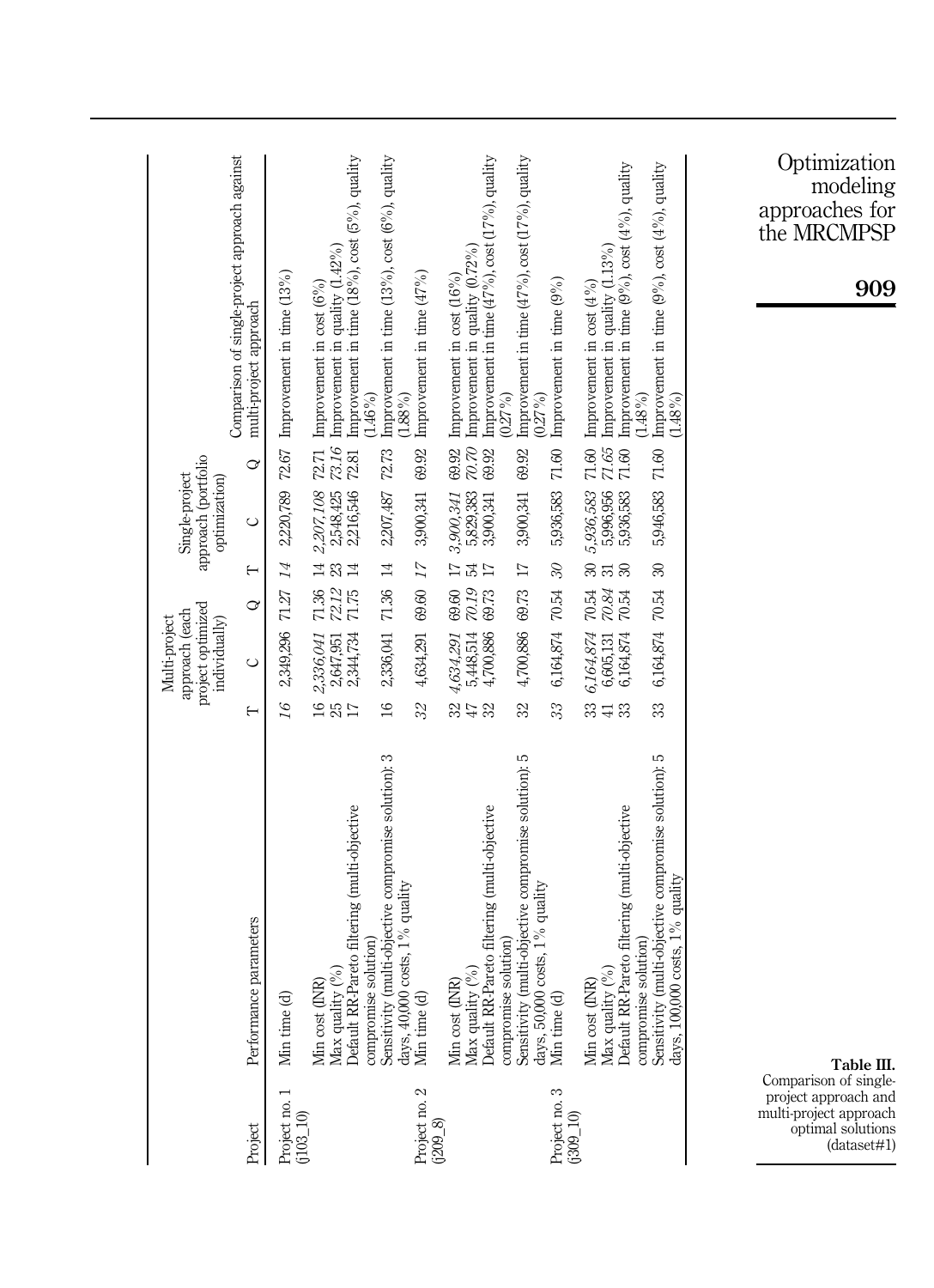single-project approach found (http://bit.ly/2GlIraC). Single-project approach finds a better solution compared to a multi-project approach under the constraint of maximum daily costs. ECAM 27,4

## 6. Validation–testing with case study projects

Three building construction projects are used to demonstrate the effectiveness of the proposed approach (Kannimuthu *et al.*, 2019). The projects X, Y and Z have 32, 28 and 18 activities, respectively. These projects data can be found by following the URL link (https://bit.ly/2To6TMh). The estimated total number of combinations are  $14.91^{32}$ ,  $18.61^{28}$ and  $18.61^{18}$ , where the exponent is the number of activities, and the base is the average number of execution modes for each activity. This indicates that the problem is exponentially complex and exhaustive search is not feasible. Similar comparison (Table III) of multi-project approach and single-project approach optimal solutions for case study projects found by following the URL link (http://bit.ly/2Xq52ZM). The single-project approach (portfolio optimization) solutions, i.e., activity execution modes, direct costs and resource utilization over time can be found by following the URL link (https://bit.ly/2RiQ43m). Portfolio constraint on maximum daily costs is considered in the next subsections.

# *6.1 Scenario 1: Portfolio constraint on maximum daily costs*

The project with MAXTWK regarding the maximum total cost is selected for rescheduling to absorb the over-assigned maximum daily costs. The sensitivity-based compromise

| Table IV.                                                                                                                                                                                              | Priority rule                  | Project no. 1<br>(i103 10)                            | Project no.<br>$2$ ( $i209$ 8) | Project no. 3<br>(i309 10)                                                              | Daily costs (Portfolio)                                    | Decision                                                                                                                                  |
|--------------------------------------------------------------------------------------------------------------------------------------------------------------------------------------------------------|--------------------------------|-------------------------------------------------------|--------------------------------|-----------------------------------------------------------------------------------------|------------------------------------------------------------|-------------------------------------------------------------------------------------------------------------------------------------------|
| Selection of project<br>based on a heuristic<br>priority rule                                                                                                                                          | <b>MAXTWK</b><br>(total costs) | 2,336,041                                             | 4,700,886                      | 6,164,874                                                                               | $(376,151 + 242,017 +$<br>$249,658 = 867,826$              | Suggest Project no. 3 must<br>be rescheduled $(\leq 281.832)$                                                                             |
|                                                                                                                                                                                                        |                                |                                                       |                                |                                                                                         |                                                            |                                                                                                                                           |
|                                                                                                                                                                                                        | Project                        | Project<br>information performances                   |                                | Multi-project approach<br>(each project optimized<br>$individually - priority$<br>rule) | Single-project<br>approach<br>(portfolio)<br>optimization) | Comparison of single-project<br>approach against the multi-<br>project approach                                                           |
|                                                                                                                                                                                                        | Project no.<br>$1(103-10)$     | Time (d)<br>Min cost (INR)<br>Quality $(\%)$          |                                | 16<br>2,336,041<br>71.36                                                                | 14<br>2,216,546<br>72.81                                   | Improvement in time $(13\%)$ , cost<br>$(5\%)$ , and quality $(1.99\%)$                                                                   |
| Table V.<br>Comparison of<br>rescheduled solutions<br>based on the multi-<br>project approach<br>(priority rule) and<br>single-project<br>approach (max daily<br>costs at the portfolio<br>INR900,000) | Project no.<br>$2$ ( $1209$ 8) | Time (d)<br>Min cost (INR)<br>Quality $(\%)$          |                                | 32<br>4,700,886<br>69.73                                                                | 18<br>3,961,024<br>69.86                                   | Improvement in time $(44\%)$ , cost<br>$(16\%)$ , and quality $(0.19\%)$                                                                  |
|                                                                                                                                                                                                        | Project no.<br>$3(1309 - 10)$  | Min time (d)<br>Min cost (INR)<br>Max quality $(\% )$ |                                | 41<br>6,605,131<br>70.84                                                                | 31<br>5,996,956<br>71.65                                   | Improvement in time $(24\%)$ , cost<br>$(9\%)$ , and quality $(1.13\%)$                                                                   |
|                                                                                                                                                                                                        | Portfolio<br>daily costs       | 900,000                                               |                                | 867,826                                                                                 | 599,549                                                    | The single-project approach<br>identifies improvement over max<br>portfolio daily costs (33.38%), a<br>multi-project approach $(30.91\%)$ |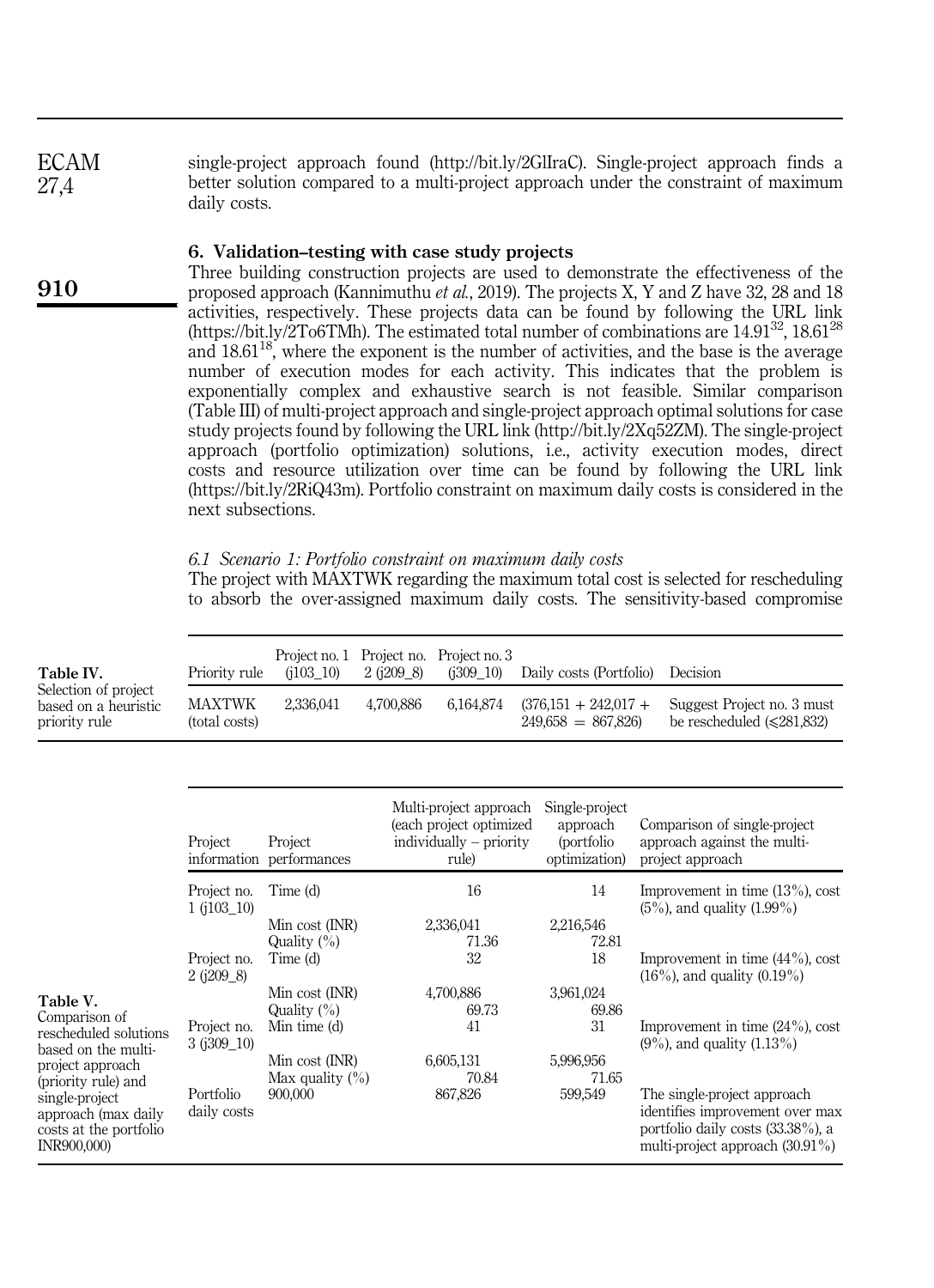solution point is considered for rescheduling. The daily portfolio cost is INR383,402. If the daily portfolio cost is limited to INR350,000, it is required to distribute the deviation (INR33,402) to any of the projects, and the selection is based on MAXTWK rule. Applying MAXTWK rule, Project X must be rescheduled. A critical comparison of multi-project approach and single-project approach found by following the URL link (http://bit.ly/2Vf0 WBz). Single-project approach finds a better solution compared to a multi-project approach under the constraint of maximum daily costs at the portfolio level.

**Optimization** modeling approaches for the MRCMPSP

#### *6.2 Scenario 2: portfolio constraint on maximum daily costs*

Based on MINLFT rule, the project with minimum finish time is rescheduled first considering sensitivity based multi-objective compromise solution. Therefore, Project Z must be rescheduled to achieve portfolio maximum daily costs. The daily portfolio cost is INR383,402. If the daily portfolio cost is limited to INR350,000, it is required to distribute the deviation (INR33,402) to any of the projects, and the selection is based on the heuristic priority, MINLFT and MINSLK. Applying the priority rule, Project Z must be rescheduled. It can absorb only INR2,802. Therefore, the next immediate project, i.e., Project Y must reschedule to absorb INR30,600. It can also absorb only INR29,374. Thus, Project X must be rescheduled. A critical comparison of multi-project approach and single-project approach found by following the URL link (http://bit.ly/2Vf0WBz). Single-project approach finds a better solution compared to a multi-project approach under the constraint of maximum daily costs at the portfolio level.

## 7. Discussion

The results of the two approaches show significant differences when the resources are constrained in terms of the maximum daily costs of the portfolio. Figure 4 shows the advantages of finding minimum time through the single-project approach compared to the multi-project approach for the modified benchmark data sets. Similar inference is obtained from the sample case study projects, which can be found by following the URL link (http:// bit.ly/2Vhc2WF). The single-project approach solutions are shown to be better both in the cases of single objectives and multiple objectives, for different settings, such as, whether to use the default RR-Pareto method or the sensitivity-based filtering.

Identical or better solutions have been obtained through portfolio optimization for the sample case study projects when the objective is to minimize costs and maximize quality, using the default RR-Pareto filtering, and the sensitivity-based filtering. Details are



Figure 4. Comparison of singleproject approach and multi-project approach for minimum time – modified benchmark data sets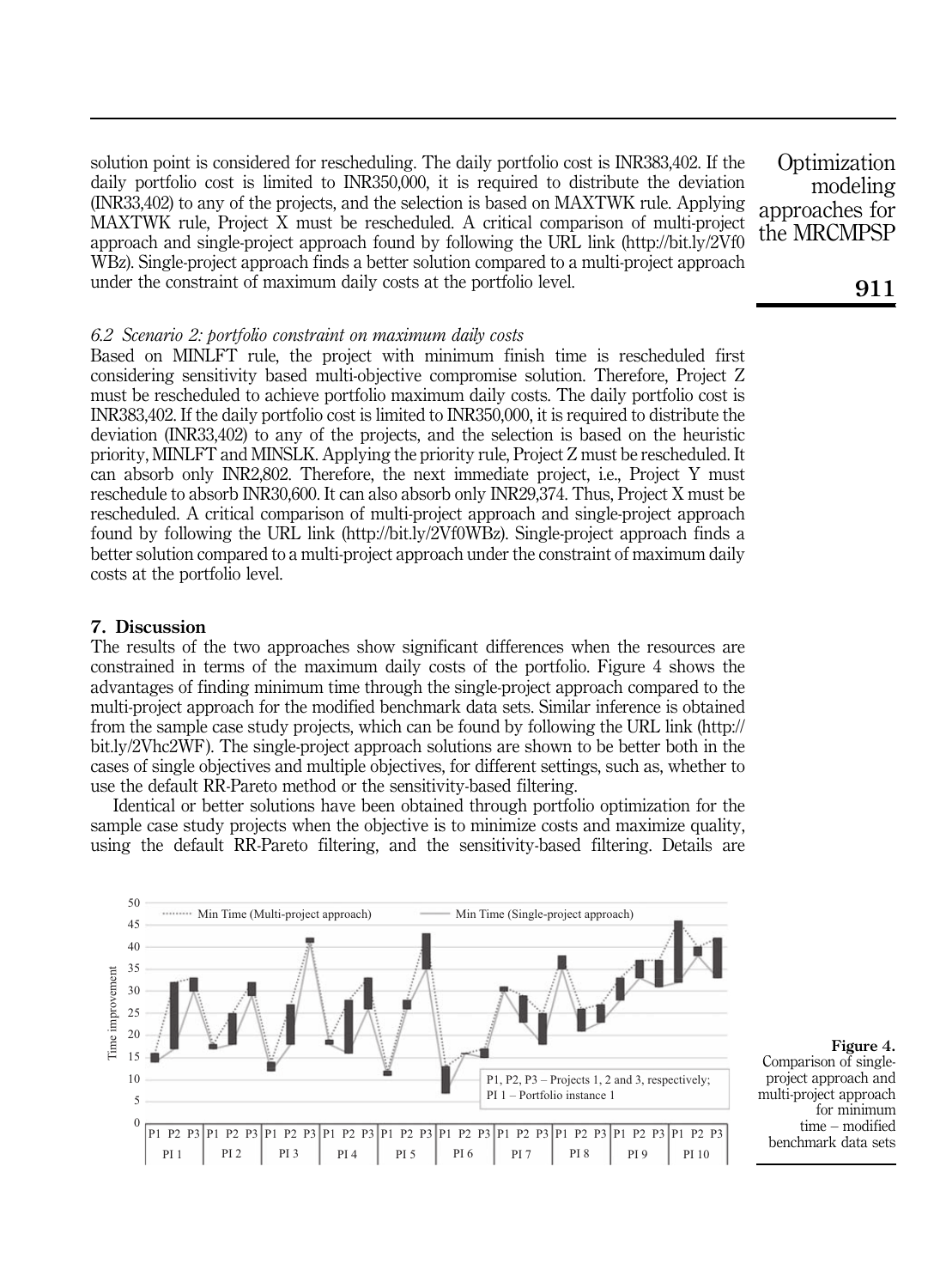available in the above URL link. When the heuristic priority rule, MAXTWK is used to meet portfolio constraints in the multi-project approach, more constrained projects attract resources from less constrained projects, resulting in overall low performance. The singleproject approach also shows significant advantage compared to the multi-project approach when MINLFT and MINSLK heuristics are used (http://bit.ly/2Vhc2WF). The single-project approach is superior when the resources are constrained, which replicates the realistic environment of a construction organization. 912 ECAM 27,4

The following inferences are made using the evaluation and validation cases:

- Sharing of constrained (limited) resources with multiple projects is required to maximize resource utilization and also to meet the projects' needs (Liu and Lu, 2019). The single-project approach reveals the importance of sharing renewable resources among the multiple concurrent projects to achieve better project performances in terms of time, cost and quality. Whereas in the multi-project approach, limited sharing of resource is possible because each project has only partial information about the other projects.
- The time at which the resources could be shared with other projects to enhance portfolio performance is available in the single-project approach. It enables coordination among the project personnel.
- The optimization algorithm is able to find solutions within cash-flow constraints, in terms of maximum daily cost constraint. The mathematical model considers penalty and bonus of all the projects in the portfolio in order to assign constrained resources to each project.

# 8. Summary and conclusions

Multi-project scheduling under a resource-constrained environment is a challenging task for any construction company. It is evident that companies work in a resource-constrained setting, striving to achieve compromises among the multiple conflicting objectives of time, cost and quality in a multi-project environment. In the resource-constrained state, it is possible to change activity execution modes by altering the construction method, materials and crew sizes. Different combinations of these can provide many possible ways to complete the activities with different time, cost and quality values. This paper proposes a framework for identifying the best combination of activity execution modes for achieving the objectives and satisfying the constraints in a multi-project environment. In the proposed framework, an MRCMPSP is formulated and solved using multi-objective optimization. The framework is evaluated using modified benchmark data sets of MRCPSPs from the PSPLIB. The framework is also validated using actual construction projects. Using this framework, the effectiveness of the single-project approach (portfolio optimization) is compared with the multi-project approach (projects are optimized individually). The conclusions are the following:

- in a multi-project environment, the single-project approach generates better schedules than the multi-project approach.
- The single-project approach permits resources to be shared effectively among projects and results in better performance when the resources are constrained.
- Heuristics proposed in the multi-project approach are not efficient in reducing the maximum daily costs to acceptable limits.

Contributions of this paper are: formulation of a new mathematical model for optimizing multiple objectives in a multi-project environment considering explicit resource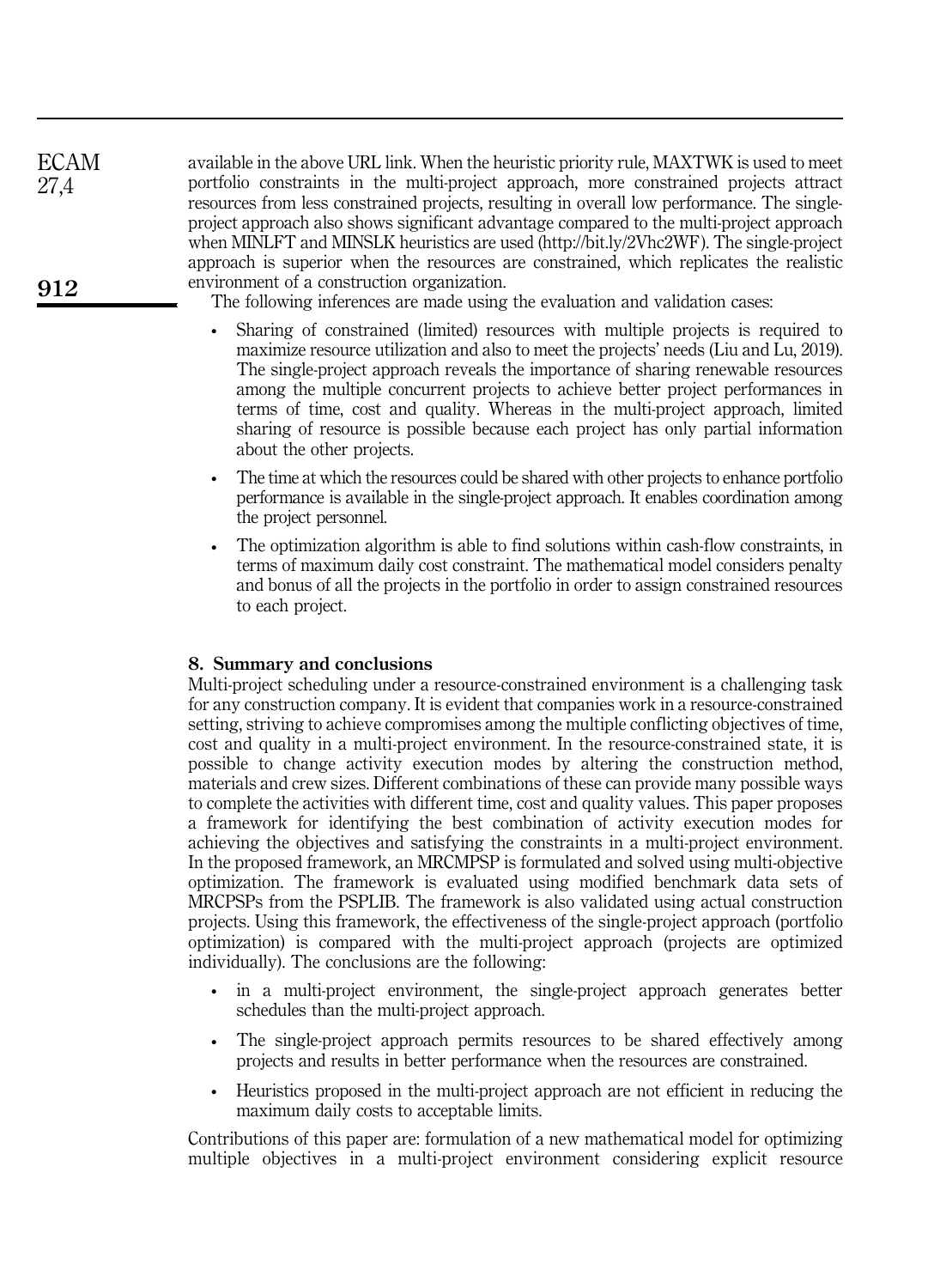constraints and daily cost restrictions at the portfolio level; and demonstration of new techniques for identifying compromise solutions for the MRCMPSP. The framework proposed in this paper provides construction and portfolio planners to make managerial decisions under constrained resource situations in a multi-project setting. This framework could be further extended by incorporating other aspects, such as resource transfer time and cost.

**Optimization** modeling approaches for the MRCMPSP

#### References

- Adhau, S., Mittal, M.L. and Mittal, A. (2012), "A multi-agent system for distributed multi-project scheduling: an auction-based negotiation approach", *Engineering Applications of Artificial Intelligence*, Vol. 25 No. 8, pp. 1738-1751.
- Adhau, S., Mittal, M.L. and Mittal, A. (2013), "A multi-agent system for decentralized multi-project scheduling with resource transfers", *International Journal of Production Economics*, Vol. 146 No. 2, pp. 646-661.
- Alavipour, S.M.R. and Arditi, D. (2018), "Optimizing financing cost in construction projects with fixed project duration", *Journal of Construction Engineering & Management*, Vol. 144 No. 4, p. 04018012.
- Alavipour, S.M.R. and Arditi, D. (2019a), "Maximizing expected contractor profit using an integrated model", *Engineering, Construction and Architectural Management*, Vol. 26 No. 1, pp. 118-138.
- Alavipour, S.M.R. and Arditi, D. (2019b), "Time-cost tradeoff analysis with minimized project financing cost", *Automation in Construction*, Vol. 98, February, pp. 110-121.
- Aminbakhsh, S. and Sonmez, R. (2016), "Discrete particle swarm optimization method for the large-scale discrete time-cost trade-off problem", *Expert Systems with Applications*, Vol. 51, pp. 177-185.
- BCA Singapore (2017), "CONQUAS The BCA Construction Quality Assessment System", Building and Construction Authority, Singapore.
- Beşikci, U., Bilge, Ü. and Ulusoy, G. (2015), "Multi-mode resource constrained multi-project scheduling and resource portfolio problem", *European Journal of Operational Research*, Vol. 240 No. 1, pp. 22-31.
- Blismas, N.G., Sher, W.D., Thorpe, A. and Baldwin, A.N. (2004), "Factors influencing project delivery within construction clients' multi-project environments", *Engineering, Construction and Architectural Management*, Vol. 11 No. 2, pp. 113-125.
- Browning, T.R. and Yassine, A.A. (2010), "Resource-constrained multi-project scheduling: priority rule performance revisited", *International Journal of Production Economics*, Vol. 126 No. 2, pp. 212-228.
- Chiu, H.N. and Tsai, D.M. (2002), "An efficient search procedure for the resource-constrained multi-project scheduling problem with discounted cash flows", *Construction Management and Economics*, Vol. 20 No. 1, pp. 55-66.
- Deckro, R.F., Winkofsky, E.P., Hebert, J.E. and Gagnon, R. (1991), "A decomposition approach to multi-project scheduling", *European Journal of Operational Research*, Vol. 51 No. 1, pp. 110-118.
- El-Abbasy, M.S., Elazouni, A. and Zayed, T. (2017), "Generic scheduling optimization model for multiple construction projects", *Journal of Computing in Civil Engineering*, Vol. 31 No. 4, p. 04017003.
- Elbeltagi, E., Ammar, M., Sanad, H. and Kassab, M. (2016), "Overall multiobjective optimization of construction projects scheduling using particle swarm", *Engineering, Construction and Architectural Management*, Vol. 23 No. 3, pp. 265-282.
- El-Rayes, K. and Kandil, A. (2005), "Time-cost-quality trade-off analysis for highway construction", *Journal of Construction Engineering and Management*, Vol. 131 No. 4, pp. 477-486.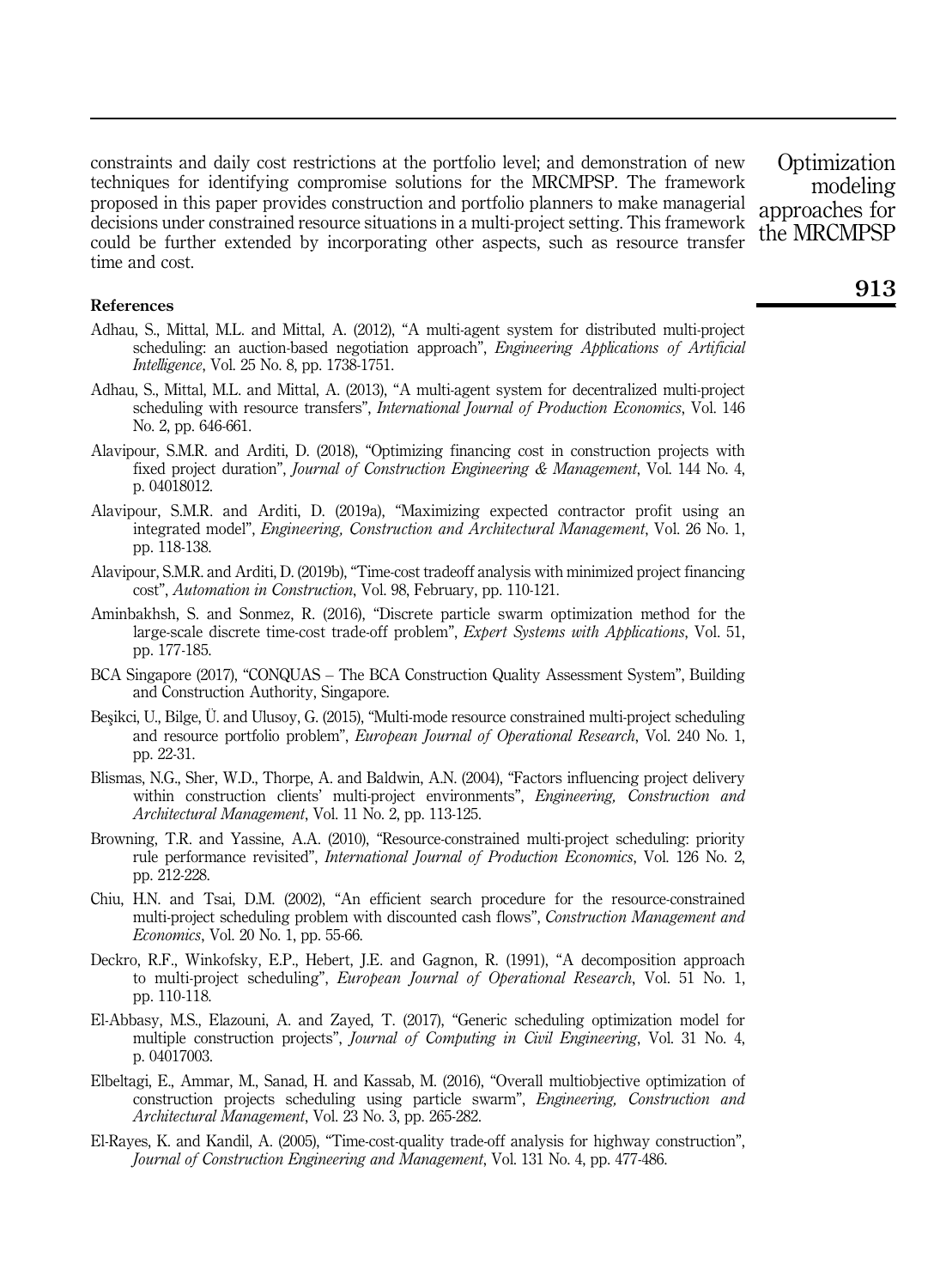| <b>ECAM</b><br>27,4 | Farshchian, M.M. and Heravi, G. (2018), "Probabilistic assessment of cost, time, and revenue in a<br>portfolio of projects using stochastic agent-based simulation", Journal of Construction<br><i>Engineering &amp; Management, Vol. 144 No. 5, pp. 1-12.</i>     |
|---------------------|--------------------------------------------------------------------------------------------------------------------------------------------------------------------------------------------------------------------------------------------------------------------|
|                     | Feng, C.-W., Liu, L. and Burns, S.A. (1997), "Using genetic algorithms to solve construction<br>time-cost trade-off problems", Journal of Computing in Civil Engineering, Vol. 11 No. 3,<br>pp. 184-189.                                                           |
| 914                 | Geiger, M.J. (2017), "A multi-threaded local search algorithm and computer implementation for the<br>multi-mode, resource-constrained multi-project scheduling problem", European Journal of<br>Operational Research, Vol. 256 No. 3, pp. 729-741.                 |
|                     | Goncalves, J.F., Mendes, J.J.M. and Resende, M.G.C. (2008), "A genetic algorithm for the resource<br>constrained multi-project scheduling problem", European Journal of Operational Research,<br>Vol. 189 No. 3, pp. 1171-1190.                                    |
|                     | Hartmann, S. and Briskorn, D. (2010), "A survey of variants and extensions of the resource-<br>constrained project scheduling problem", European Journal of Operational Research, Vol. 207<br>No. 1, pp. 1-14.                                                     |
|                     | Herroelen, W. (2005), "Project scheduling – Theory and practice", <i>Production and Operations</i><br><i>Management, Vol. 14 No. 4, pp. 413-432.</i>                                                                                                               |
|                     | HKHA Hong Kong (2016), "Performance assessment scoring system (PASS)", available at: www.<br>housingauthority.gov.hk/en/business-partnerships/resources/performance-assessment/index.<br>html (accessed November 11, 2016).                                        |
|                     | Kam, K.J., Hilmy, A. and Hamid, A. (2015), "The true motives behind the adoption of QLASSIC-<br>CIS 7: 2006", International Journal of Quality & Reliability Management, Vol. 32 No. 6,<br>pp. 603-616.                                                            |
|                     | Kannimuthu, M., Ekambaram, P., Raphael, B. and Kuppuswamy, A. (2018), "Resource unconstrained<br>and constrained project scheduling problems and practices in a multiproject environment",<br>Advances in Civil Engineering, Vol. 2018, 13pp.                      |
|                     | Kannimuthu, M., Raphael, B., Palaneeswaran, E. and Kuppuswamy, A. (2019), "Optimizing time, cost<br>and quality in multi-mode resource-constrained project scheduling", Built Environment Project<br>and Asset Management, Vol. 9 No. 1, pp. 44-63.                |
|                     | Khalili-Damghani, K., Tavana, M., Abtahi, A.-R. and Santos Arteaga, F.J. (2015), "Solving multi-mode<br>time-cost-quality trade-off problems under generalized precedence relations", Optimization<br><i>Methods &amp; Software</i> , Vol. 30 No. 5, pp. 965-1001. |
|                     | Kolisch, R. and Hartmann, S. (2006), "Experimental investigation of heuristics for resource-constrained<br>project scheduling: an update", <i>European Journal of Operational Research</i> , Vol. 174 No. 1,<br>pp. 23-37.                                         |
|                     | Kong, H., Kam, C.W. and Tang, S.L. (1997), "Development and implementation of quality assurance in<br>public construction works in Singapore and Hong Kong", <i>International Journal of Quality &amp;</i><br>Reliability Management, Vol. 14 No. 9, pp. 909-928.  |
|                     | Koulinas, G.K. and Anagnostopoulos, K.P. (2012), "Construction resource allocation and leveling using<br>a threshold accepting-based hyperheuristic algorithm", Journal of Construction Engineering and<br><i>Management, Vol. 138 No. 7, pp. 854-863.</i>         |
|                     | Kurtulus, I. and Davis, E.W. (1982), "Multi-project scheduling: categorization of heuristic rules<br>performance", Management Science, Vol. 28 No. 2, pp. 161-172.                                                                                                 |
|                     | Leu, S.S., Yang, C.H. and Huang, J.C. (2000), "Resource leveling in construction by genetic algorithm-<br>based optimization and its decision support system application", Automation in Construction,<br>Vol. 10 No. 1, pp. 27-41.                                |
|                     | Liu, J. and Lu, M. (2019), "Robust dual-level optimization framework for resource-constrained<br>multiproject scheduling for a prefabrication facility in construction", Journal of Computing in<br>Civil Engineering, Vol. 33 No. 2, pp. 1-15.                    |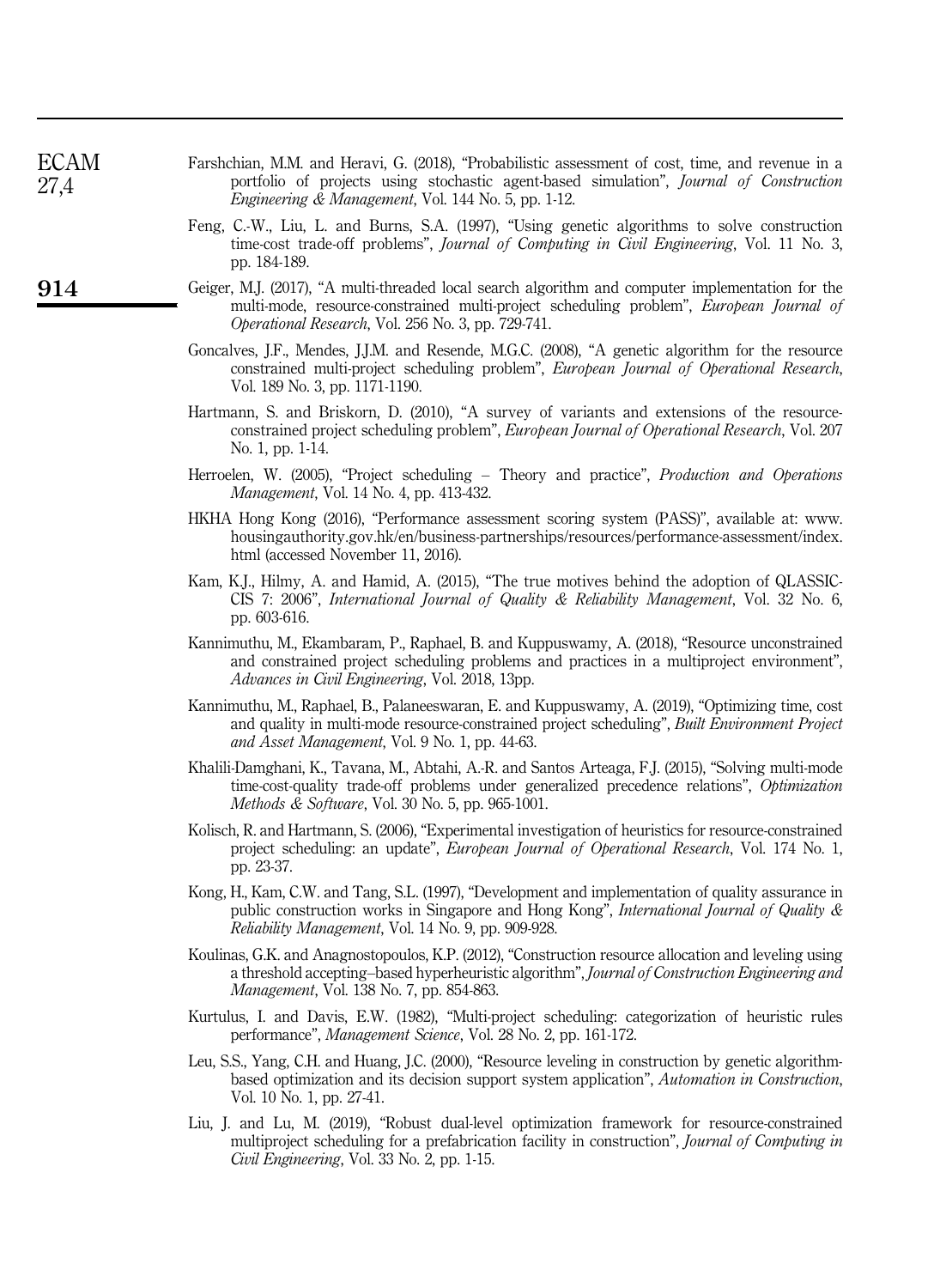- Liu, S.S. and Wang, C.J. (2010), "Profit optimization for multiproject scheduling problems considering cash flow", *Journal of Construction Engineering and Management*, Vol. 136 No. 12, pp. 1268-1278.
- Lova, A. and Tormos, P. (2001), "Analysis of scheduling schemes and heuristic rules performance in resource-constrained multiproject scheduling", *Annals of Operations Research*, Vol. 102 Nos 1–4, pp. 263-286.
- Luong, D., Tran, D. and Nguyen, P.T. (2018), "Optimizing multi-mode time-cost-quality trade-off of construction project using opposition multiple objective difference evolution", *International Journal of Construction Management*, pp. 1-13, doi: 10.1080/15623599.2018.1526630.
- Menesi, W. and Hegazy, T. (2014), "Multimode resource-constrained scheduling and leveling for practical-size projects", *Journal of Management in Engineering*, Vol. 31 No. 6, pp. 1-7.
- Mittal, M.L. and Kanda, A. (2009a), "Scheduling of multiple projects with resource transfers", *International Journal of Mathematics in Operational Research*, Vol. 1 No. 3, pp. 303-325.
- Mittal, M.L. and Kanda, A. (2009b), "Two-phase heuristics for scheduling of multiple projects", *International Journal of Operational Research*, Vol. 4 No. 2, pp. 159-177.
- Monghasemi, S., Nikoo, M.R., Khaksar Fasaee, M.A. and Adamowski, J. (2015), "A novel multi criteria decision making model for optimizing time-cost-quality trade-off problems in construction projects", *Expert Systems with Applications*, Vol. 42 No. 6, pp. 3089-3104.
- Mungle, S., Benyoucef, L., Son, Y.J. and Tiwari, M.K. (2013), "A fuzzy clustering-based genetic algorithm approach for time-cost-quality trade-off problems: a case study of highway construction project", *Engineering Applications of Artificial Intelligence*, Vol. 26 No. 8, pp. 1953-1966.
- Patanakul, P. and Milosevic, D. (2009), "The effectiveness in managing a group of multiple projects: factors of influence and measurement criteria", *International Journal of Project Management*, Vol. 27 No. 3, pp. 216-233.
- Payne, J.H. (1995), "Management of multiple simultaneous projects: a state-of-the-art review", *International Journal of Project Management*, Vol. 13 No. 3, pp. 163-168.
- Raphael, B. (2011), "Multi-criteria decision making for collaborative design optimization of buildings", *Built Environment Project and Asset Management*, Vol. 1 No. 2, pp. 122-136.
- Raphael, B. and Smith, I.F.C. (2003), "A direct stochastic algorithm for global search", *Applied Mathematics and Computation*, Vol. 146 Nos 2–3, pp. 729-758.
- Raphael, B. and Smith, I.F.C. (2005), "Engineering applications of a direct search algorithm, PGSL", *Proceedings 2005 ASCE Computing Conference*, *Cancun*, *July 12*–*15*, pp. 1-9.
- Rostami, M., Bagherpour, M., Mazdeh, M.M. and Makui, A. (2017), "Resource pool location for periodic services in decentralized multi-project scheduling problems", *Journal of Computing in Civil Engineering*, Vol. 31 No. 5, p. 04017022.
- Sonmez, R. and Uysal, F. (2014), "Backward-forward hybrid genetic algorithm for resource-constrained multiproject scheduling problem", *Journal of Computing in Civil Engineering*, Vol. 29, pp. 1-9, doi: 10.1061/(ASCE)CP.1943-5487.0000382, 04014072).
- Sonmez, R. and Uysal, F. (2015), "Backward-forward hybrid genetic algorithm for resource-constrained multiproject scheduling problem", *Journal of Computing in Civil Engineering*, Vol. 29 No. 5, pp. 1-9.
- Tavana, M., Abtahi, A.R. and Khalili-Damghani, K. (2014), "A new multi-objective multi-mode model for solving preemptive time-cost-quality trade-off project scheduling problems", *Expert Systems with Applications*, Vol. 41 No. 4, pp. 1830-1846.
- Tran, D.H. and Long, L.D. (2018), "Project scheduling with time, cost and risk trade-off using adaptive multiple objective differential evolution", *Engineering, Construction and Architectural Management*, Vol. 25 No. 5, pp. 623-638.
- Ugwu, O.O. and Tah, J.H.M. (2002), "Development and application of a hybrid genetic algorithm for resource optimization and management", *Engineering, Construction and Architectural Management*, Vol. 9 No. 4, pp. 304-317.

**Optimization** modeling approaches for the MRCMPSP